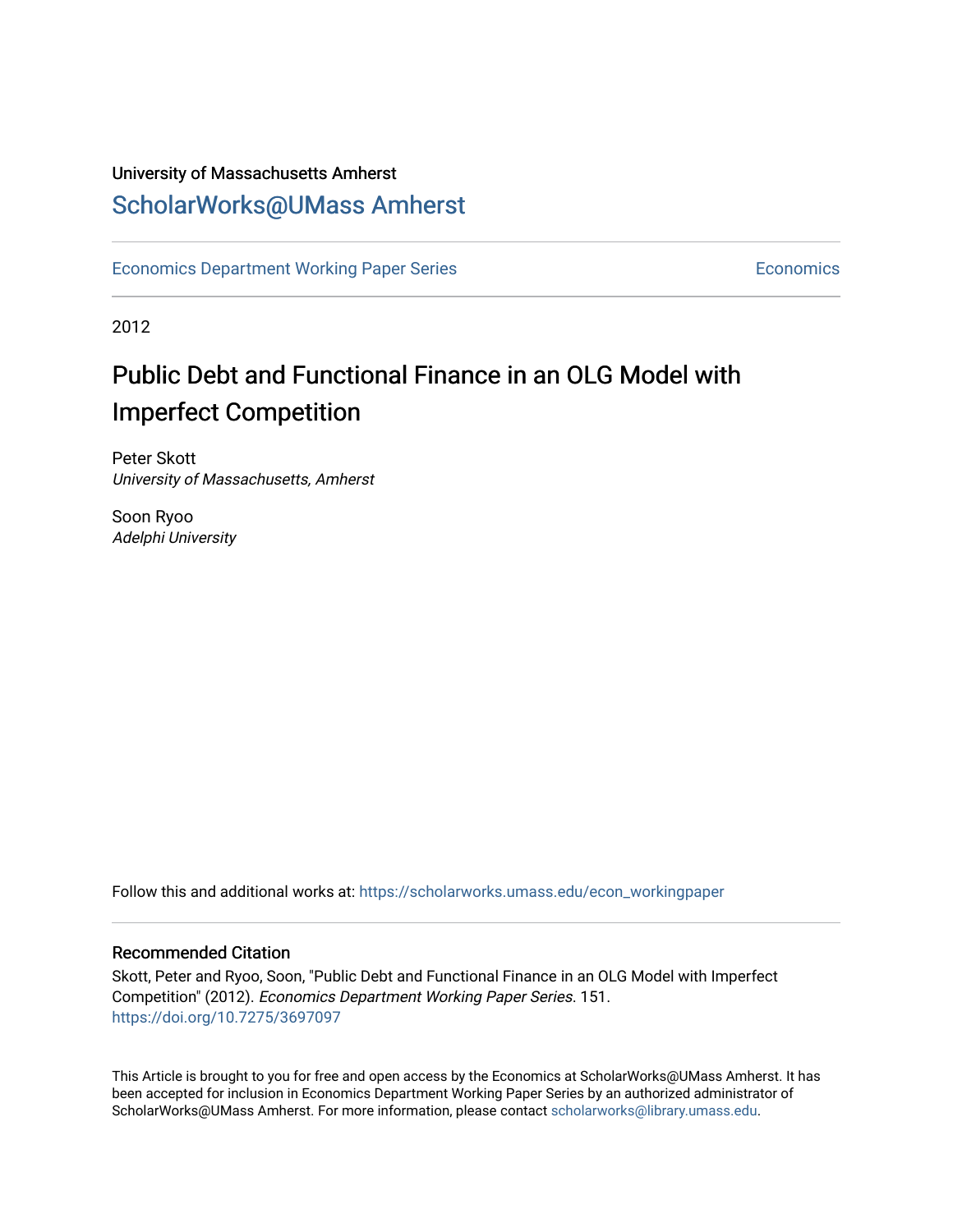# **DEPARTMENT OF ECONOMICS**

# **Working Paper**

# **Public Debt and Functional Finance in an OLG Model with Imperfect Competition**

By

Peter Skott Soon Ryoo

Working Paper 2012-10



# **UNIVERSITY OF MASSACHUSETTS AMHERST**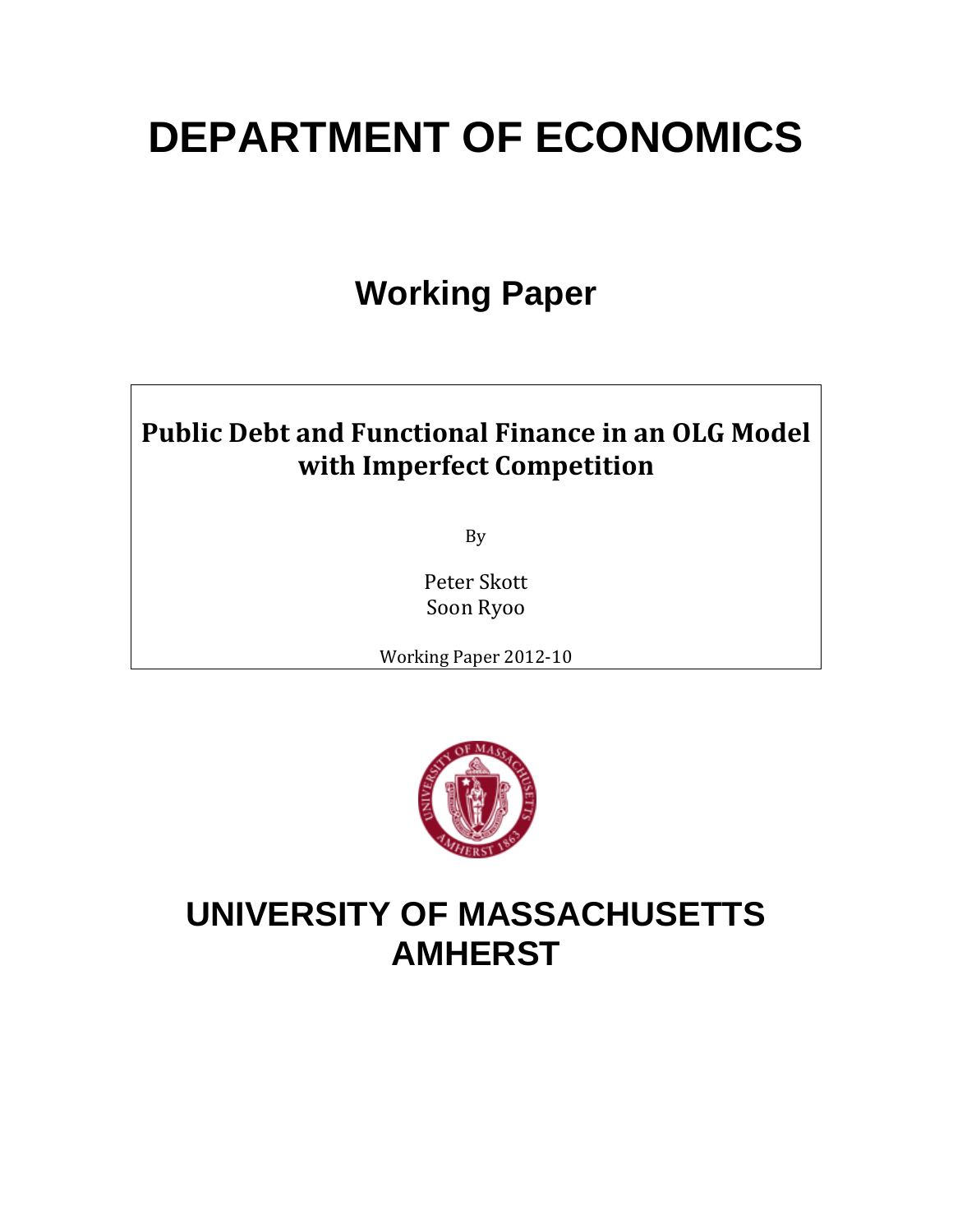# Public debt and functional finance in an OLG model with imperfect competition

Peter Skott<sup>†</sup> and Soon Ryoo<sup>‡</sup>

November 6, 2012

#### Abstract

This paper examines the role of fiscal policy in the long run. We show that (i) dynamic inefficiency may be empirically relevant in a modified Diamond OLG model with imperfect competition, (ii) fiscal policy may be needed to avoid inefficiency (if investment adjusts passively to saving) and maintain full employment (if investment and saving decisions are taken separately), (iii) a simple and distributionally neutral tax scheme can maintain full employment in the face of variations in 'household confidence', and (iv) the debt ratio is inversely related to both the growth rate and government consumption.

JEL classification: E62, E22

Key words: Public debt, Keynesian OLG model, dynamic efficiency, confidence, sustainability.

Early versions of this paper have been presented at the Eastern Economic Association Meetings, the Analytical Political Economic Workshop, Queen Mary, University of London, and in seminars at the University of Massachusetts and Aalborg University. We thank the participants for helpful comments and suggestions.

<sup>&</sup>lt;sup>†</sup>Department of Economics, University of Massachusetts, Amherst, MA 01003,USA, and Aalborg University; email: pskott@econs.umass.edu.

<sup>&</sup>lt;sup>‡</sup>Department of Accounting, Finance and Economics, Adelphi University, Garden City, NY 11530, USA; email: sryoo@.adelphi.edu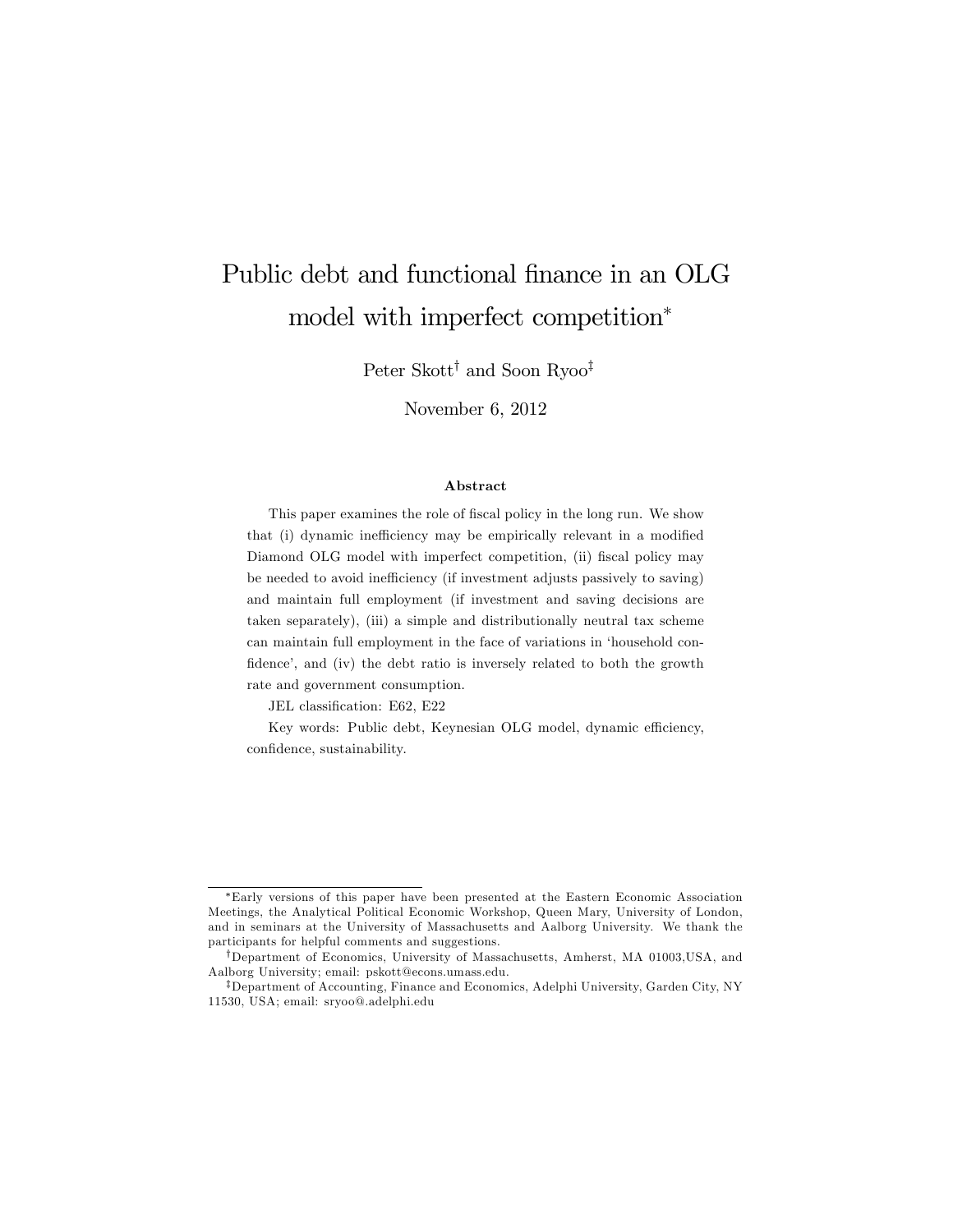### 1 Introduction

Diamond (1965) provides a classic analysis of the usefulness of public debt in dynamically inefficient economies. This well-known result gains real-world significance insofar as actual economies become dynamically inefficient in the absence of public debt. The general consensus seems to be that this is not the case: empirically the rate of return on capital appears to exceed the rate of growth.

The empirical argument has two potential weaknesses. To ascertain the need for fiscal policy and public debt one would need to evaluate the rate of return in a state without public debt; it is not sufficient to show that dynamic efficiency may hold if the evidence applies to an economy with significant amounts of public debt. Moreover, the standard efficiency criterion – that the rate of return exceed the growth rate  $\overline{\phantom{a}}$  is based on the identification of the rate of return with the marginal product of capital. This identification breaks down in our modified Diamond model with imperfect competition: with a markup on marginal cost, the rate of return exceeds the marginal product of capital.

In a second modification of the Diamond model, we introduce Keynesian concerns. Households save but investment decisions are made by firms, and what appears as a problem of dynamic inefficiency in a neoclassical version of the model turns into a problem of aggregate demand and unemployment in the Keynesian setting. We use a Leontief production function in most of the analysis. This specification brings out the key issues quite sharply. But the Leontief assumption can be relaxed  $-$  we do this in section 4 which allows for factor substitution  $-\text{ and the main argument is independent of the specification}$ of the production function.

The motivation behind our analysis derives from the recent focus on public debt in policy debates. This focus is peculiar for many reasons. Most obviously, a recession with high unemployment would seem the wrong time to address public debt issues, whatever their long-term significance. From a theoretical perspective, moreover, the focus is surprising because dominant macroeconomic models imply that public debt is largely irrelevant. This irrelevance of debt in benchmark theoretical models may lie behind another curious feature of the debate: the emphasis on purely empirical studies. The empirical strand is represented most prominently by Reinhart and Rogoff's (2009) celebrated analysis of crisis episodes from eight centuries and a range of economies. In a subsequent paper, Reinhart and Rogoff (2010) suggest that debt-income levels above 90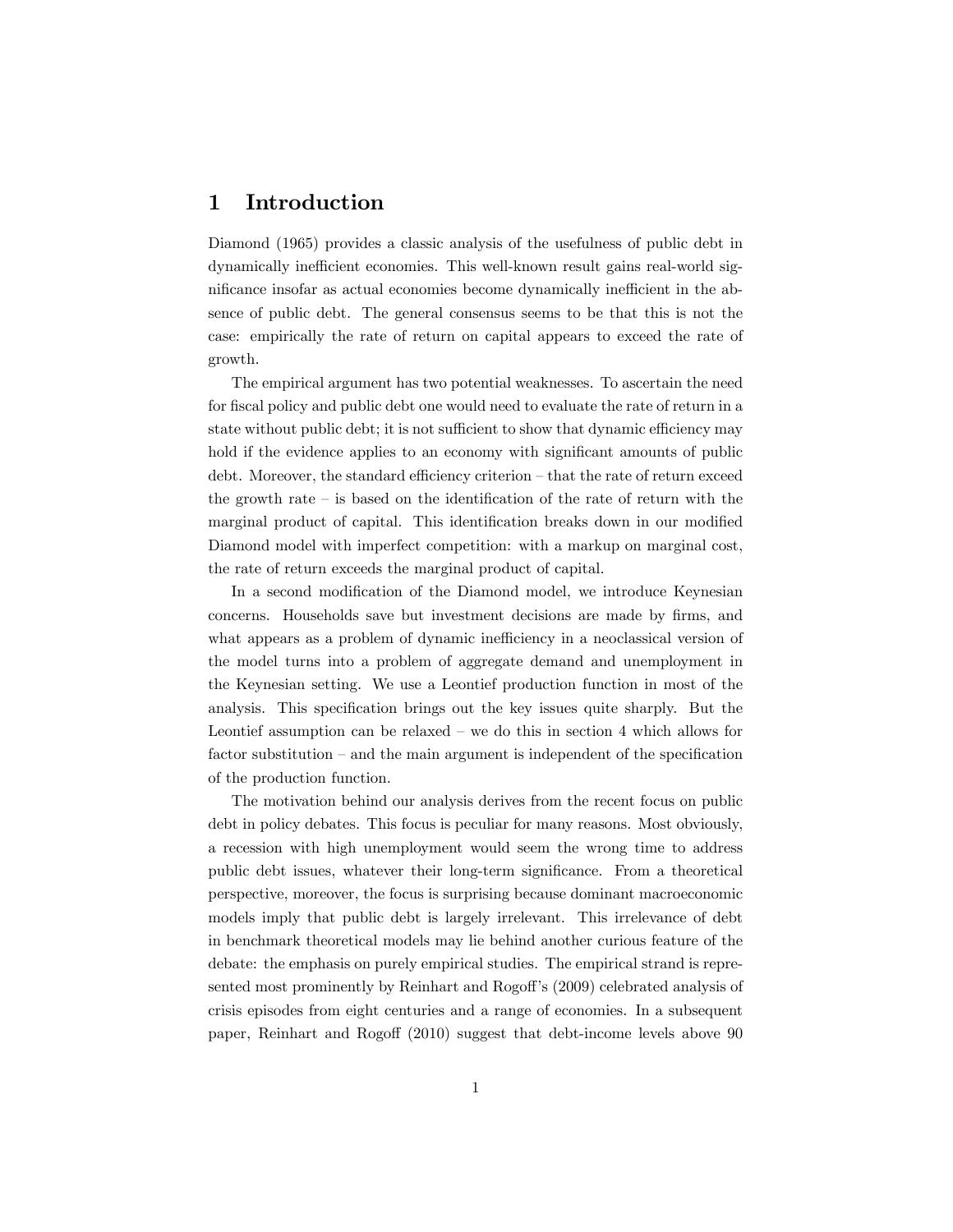percent tend to be associated with lower rates of economic growth. The impact of this claim  $-$  and the atheoretical approach, more generally  $-$  seems surprising in a profession which for many years has been guided by the Lucas critique; the interpretation of statistical correlations would seem quite daunting in this particular application.

The Reinhart and Rogoff claim has been challenged by other studies (e.g. Irons and Bivens (2010)) but the challenge has been largely empirical. Our analysis contributes a theoretical perspective on this (and other) policy issues: we find a relationship between debt and growth rates  $-$  a low growth rate generates a high steady-growth ratio of debt to income  $-\text{ but the causal link unam-}$ biguously runs from growth to debt.

OLG models with imperfect competition have been developed by, among others, díAspremont et al. (1995), Pagano (1990) and Jacobsen and Schultz (1994). Like our analysis in this paper, these models examine the potential usefulness of fiscal policy. But this similarity masks fundamental differences in the structure of the models and the nature of the fiscal effects. Assuming Cournot competition, d'Aspremont et al. show that fiscal policy can be used to influence the equilibrium markup which  $\sim$  along with an elastic labor supply  $\sim$ determines equilibrium employment; the model has no capital, no dynamic inefficiency, no Keynesian unemployment, and the government balances its budget in each period. The details are different in Pagano and Jacobsen and Schultz, but the fiscal effects run through changes in competition and market power in these papers too. By contrast, we take the markup as given, treat the labor supply as inelastic, and focus on questions of dynamic inefficiency, Keynesian unemployment, and the dynamics of public debt.

Public debt dynamics have been examined in an OLG setting by Chalk (2000). Assuming a constant primary deficit per worker, he finds that even if the economy is dynamically inefficient when public debt is zero, a constant primary deficit may be unsustainable. Moreover, in those cases where a primary deficit is sustainable, convergence is to a steady growth path that is dynamically inefficient. These results invite several questions. Why would a government want to pursue policies of this kind? Why focus on trajectories that keep a constant primary deficit? Economic analysis of monetary policy typically looks for optimal policies (or policy rules), given some welfare function and a model of how the economy operates. Our 'functional finance' approach may introduce market failures that are usually absent in contemporary analysis of monetary policy but the search for appropriate policies is in a similar spirit. The Keynesian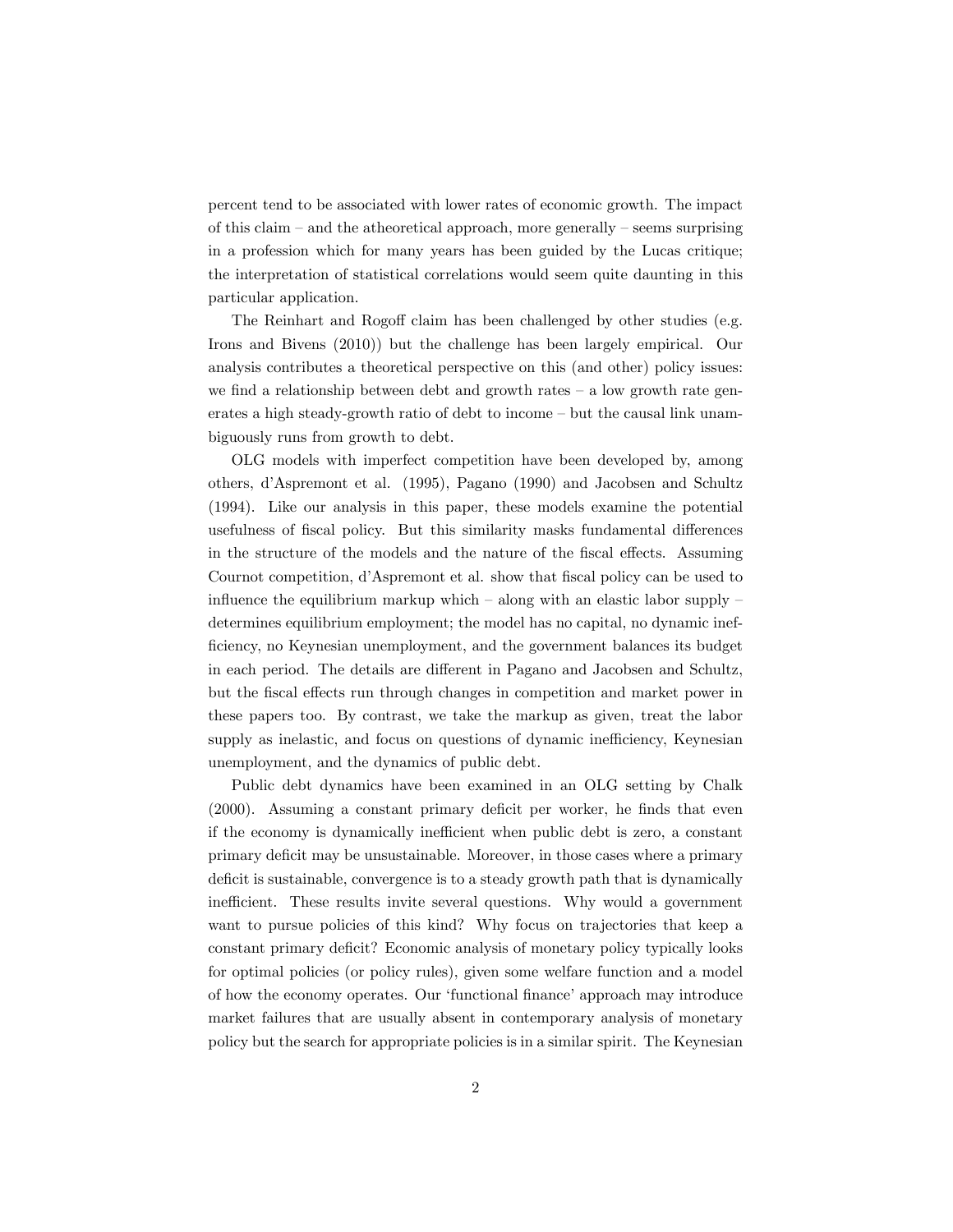literature on 'functional finance' has a long history, going back to Lerner  $(1943).<sup>1</sup>$ We know of no other studies, however, that use a formal OLG model to examine the long run implications of functional finance.

Fiscal policy, we argue, can be used to avoid dynamic inefficiency (when investment adjust passively to saving) and maintain full employment (when investment and saving decisions are separate). We first consider the requirements in steady growth and then examine the implications of shifts in 'household confidence' that lead to fluctuations in saving rates. A simple and distributionally neutral tax scheme can maintain full employment in the face of these shifts in confidence. Moreover, in the special case where households correctly anticipate future taxes, no variations in taxes will be needed: the tax policy effectively functions as an insurance scheme. Concerns over the sustainability of the public debt trajectory, finally, find no support. The required debt is inversely related to both the growth rate and government consumption, and fiscal policies based on functional finance may in some cases lead to high levels of public debt. But in this OLG setting no scenarios become explosive or otherwise unsustainable.

Section 2 gives a brief overview of the standard OLG model before presenting our modified version with imperfect competition and Keynesian features. Taxation and public debt are added in section 3, and we derive the full-employment requirements for fiscal policy with special attention to questions of intergenerational distribution. Section 4 extends the model by including monetary policy and a choice of technique. Section 5 discusses implications of the analysis, relating it to recent policy debates. Section 6 presents a few concluding remarks.

# 2 OLG models

# 2.1 Perfect competition and neoclassical production functions

Following Diamond (1965) all agents live for two periods: they work in the first period and live off their savings in the second.<sup>2</sup> The utility function for a young

<sup>&</sup>lt;sup>1</sup>Pedersen (1937) articulated a similar principle of functional finance (Olesen (2001)). Recent contributions include Schlicht (2006), Godley and Lavoie (2007), Arestis and Sawyer (2010), Kregel (2010), and Ryoo and Skott (2012).

<sup>2</sup>Expositions of the model can be found in many textbooks, see e.g. Romer (2012, chapter 2).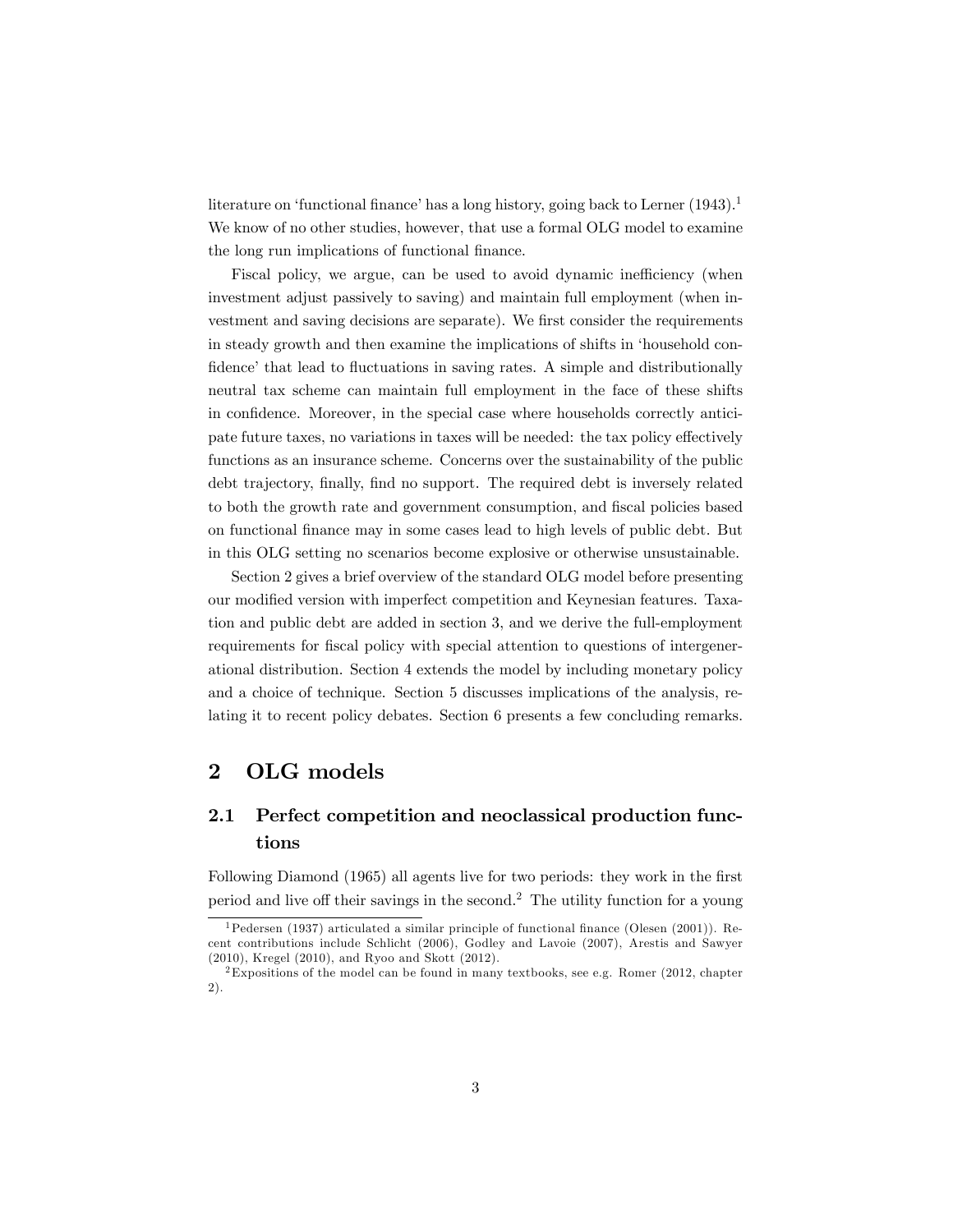agent in period  $t$  takes the standard CIES form

$$
U = \frac{c_{1,t}^{1-\theta} - 1}{1-\theta} + \frac{1}{1+\rho} \frac{c_{2,t+1}^{1-\theta} - 1}{1-\theta}; \qquad \theta \ge 0
$$
 (1)

where  $c_{1,t}$  and  $c_{2,t+1}$  are the levels of consumption per capita when the agent is young and old,  $\theta$  is the inverse of the intertemporal elasticity of substitution, and  $\rho$  is the discount rate. There is full employment and we take the labor supply to be inelastic.<sup>3</sup> Normalizing the supply of an individual worker to one, the budget constraint is given by

$$
c_{1,t} + \frac{1}{1 + r_{t+1}} c_{2,t+1} = w_t
$$
 (2)

where  $r_{t+1}$  is the rate of return on savings and  $w_t$  is the real wage.

The maximization problem implies that

.

$$
c_{1,t} = (1 - s_t)w_t
$$
 (3)

where the young generation's saving rate  $s$  can be written

$$
s_t = s(r_{t+1}) = \frac{(1 + r_{t+1})^{(1-\theta)/\theta}}{(1+\rho)^{1/\theta} + (1 + r_{t+1})^{(1-\theta)/\theta}}
$$
(4)

Thus, total saving by the young (=the capital stock in the following period) is given by

$$
K_{t+1} = S_t = s_t L_t w_t \tag{5}
$$

where  $L_t$  is the number of (young) workers at time t. We assume that  $L_t$  grows at the constant rate  $n \geq 0$ ,

$$
L_{t+1} = (1+n)L_t
$$
\n(6)

Using a CES production function without technical change, we have

$$
Y_t = [\alpha K_t^{\gamma} + (1 - \alpha)L_t^{\gamma}]^{1/\gamma}
$$
\n<sup>(7)</sup>

<sup>3</sup>Lopez-Garcia (2008) provides an extension with an endogenous labor supply.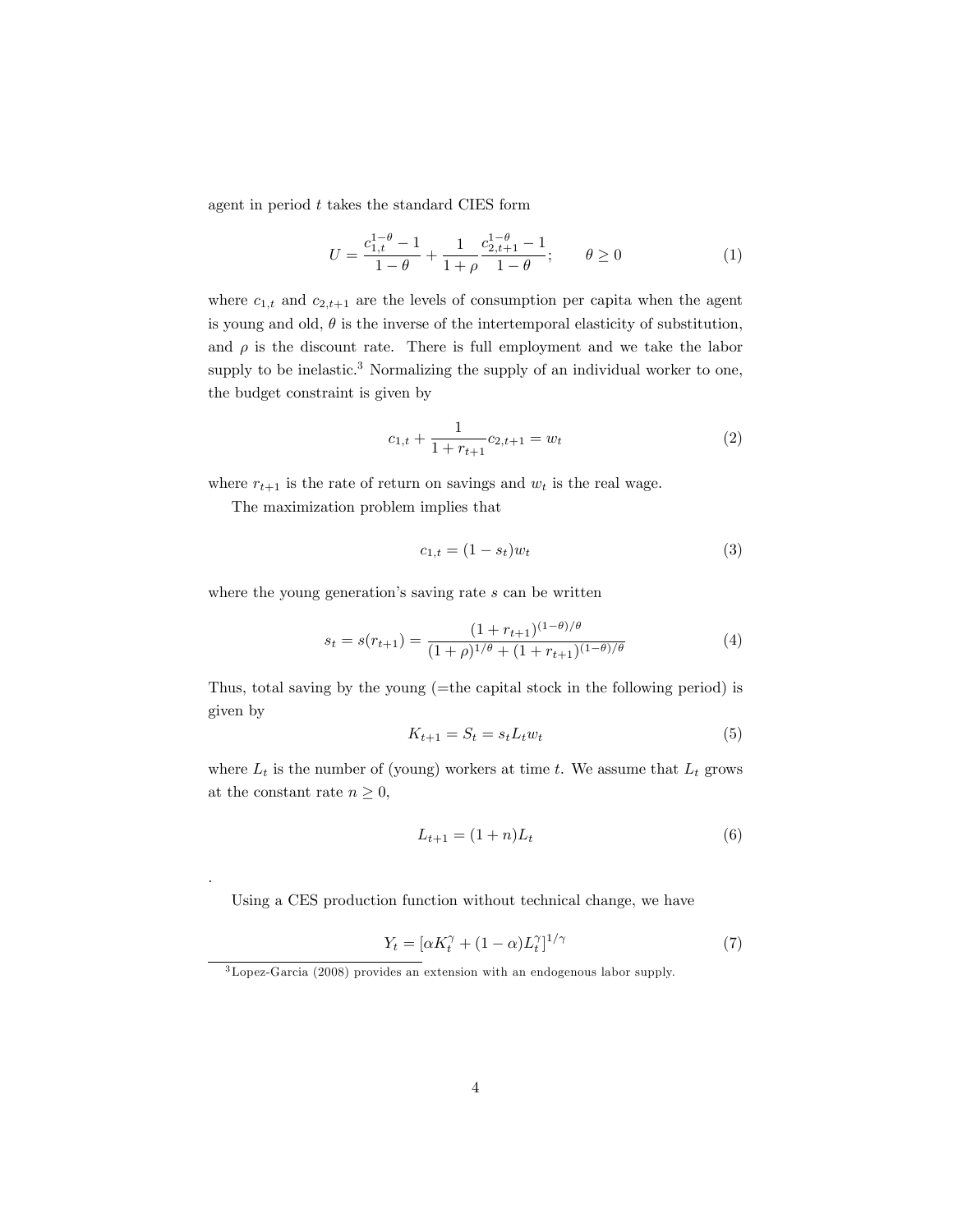Assuming perfect competition,

$$
w_t = (1 - \alpha) \left[ \alpha \left( \frac{K_t}{L_t} \right)^{\gamma} + (1 - \alpha) \right]^{(1 - \gamma)/\gamma}
$$
 (8)

$$
r_{t+1} + \delta = \alpha \left[ \alpha + (1 - \alpha) \left( \frac{L_{t+1}}{K_{t+1}} \right)^{\gamma} \right]^{(1 - \gamma)/\gamma}
$$
(9)

where  $\delta$  is the rate of depreciation.

Substituting (4), (8) and (9) into (5) and dividing through by  $L_{t+1}$ , the dynamics of  $k_t = K_t/L_t$  can be written

$$
k_{t+1} = \frac{\{1 + \alpha[\alpha + (1 - \alpha)k_{t+1}^{-\gamma}]^{(1 - \gamma)/\gamma} - \delta\}^{(1 - \theta)/\theta}}{(1 + \rho)^{1/\theta} + \{1 + \alpha[\alpha + (1 - \alpha)k_{t+1}^{-\gamma}]^{(1 - \gamma)/\gamma} - \delta\}^{(1 - \theta)/\theta}}
$$
  
 
$$
\times \frac{(1 - \alpha)[\alpha k_t^{\gamma} + (1 - \alpha)]^{(1 - \gamma)/\gamma}}{1 + n}
$$
 (10)

In general this equation may have multiple steady-growth solutions with  $k_{t+1} =$  $k_t$ , and (one or more of) the solutions may be dynamically inefficient.

#### 2.1.1 Example: Cobb-Douglas production and logarithmic utility

Consider the case where  $\theta \to 1$  (logarithmic utility) and  $\gamma \to 0$  (Cobb-Douglas production function). In this case,

$$
Y_t = K_t^{\alpha} L_t^{1-\alpha}; \qquad 0 < \alpha < 1 \tag{11}
$$

$$
w_t = (1 - \alpha)K_t^{\alpha}L_t^{-\alpha} = (1 - \alpha)k_t^{\alpha}
$$
\n(12)

and

$$
s_t = \frac{1}{2+\rho} \tag{13}
$$

Substituting (12) and (13) in (5) and dividing through by  $L_{t+1}$ , we get

$$
k_{t+1} = \frac{(1-\alpha)}{(2+\rho)(1+n)} k_t^{\alpha} \tag{14}
$$

This equation has a unique stationary solution

$$
k^* = \left[\frac{1-\alpha}{(2+\rho)(1+n)}\right]^{1/(1-\alpha)}
$$
(15)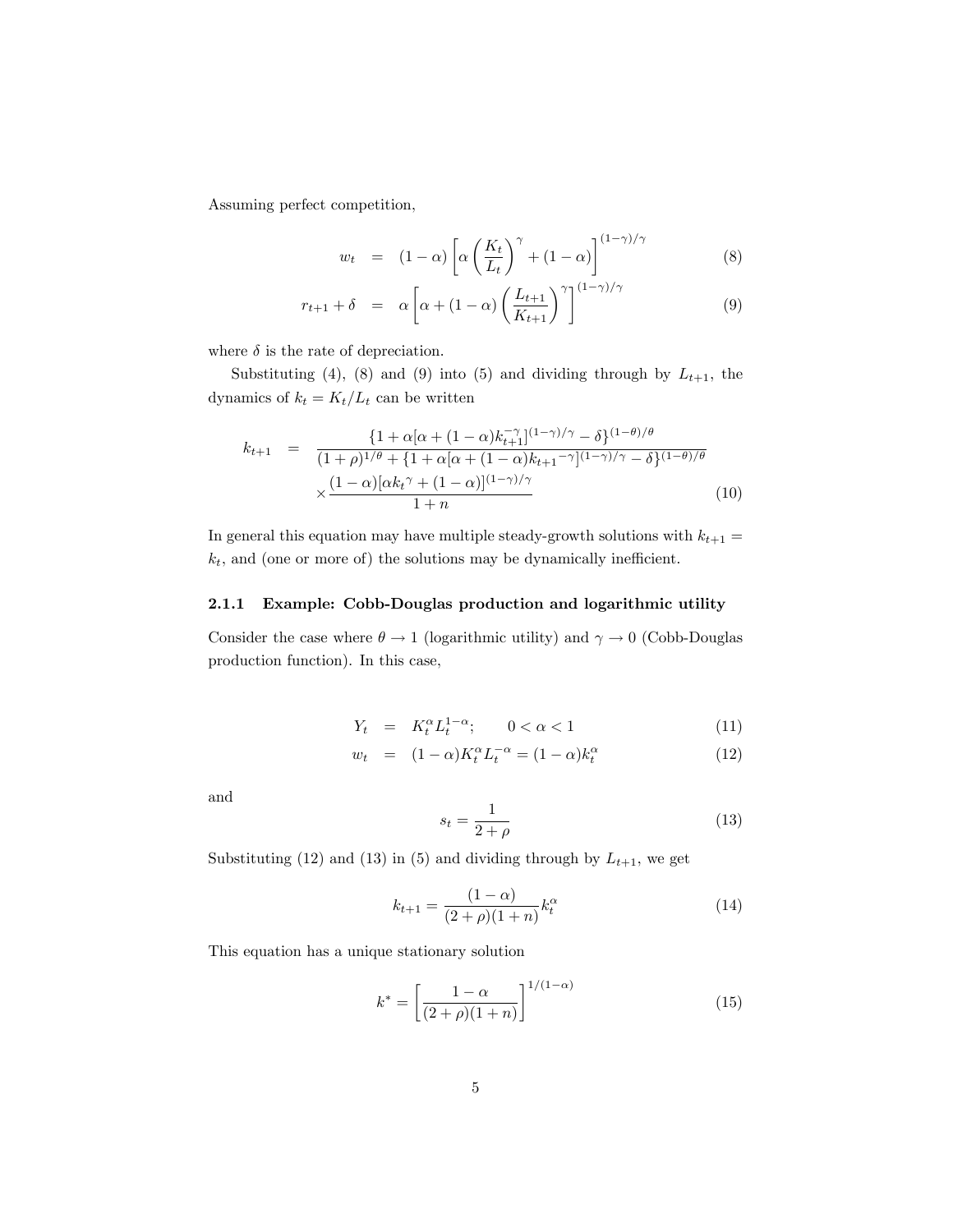and the (gross) marginal product of capital at  $k_t = k^*$  is given by

$$
r + \delta = \alpha \frac{(2+\rho)(1+n)}{1-\alpha} \tag{16}
$$

The steady growth path is stable but, depending on the values of the parameters  $\alpha$  and  $\rho$ , it may or may not be dynamically efficient (may or may not satisfy the condition  $r > n$ ).

#### 2.1.2 Example: Leontief production and logarithmic utility

If  $\gamma \to -\infty$ , the production function converges to the Leontief form,<sup>4</sup>

$$
Y_t = \min\{\sigma K_t, \lambda L_t\} \tag{17}
$$

In order for full-employment growth to be technically feasible, the capital stock must grow at least as fast as the labor force when all output is being invested. Algebraically,

$$
\sigma K_t \ge Y_t \ge (n+\delta)K_t \tag{18}
$$

or

$$
\sigma \ge n + \delta \tag{19}
$$

This technical feasibility condition is not sufficient, however. With a logarithmic utility function and a saving rate of  $1/(2+\rho)$  out of wage income, the parameters need to satisfy the more restrictive condition

$$
s_t Y_t = \frac{Y_t}{2+\rho} \ge K_{t+1} = (1+n)K_t \ge \frac{1+n}{\sigma} Y_t
$$
\n(20)

or

$$
\sigma \ge (1+n)(2+\rho) \tag{21}
$$

We assume that this condition is met.

Turning to the determination of factor prices, perfect competition implies

 $Y_t = \min\{\sigma K_t, \lambda L_t\}$ 

is the limiting case of the CES function

$$
Y_t = [\alpha(\sigma K_t)^{\gamma} + (1 - \alpha)(\lambda L_t)^{\gamma}]^{1/\gamma}
$$

In equation (7) we assumed  $\sigma = \lambda = 1$ .

 $4$ The general fixed coefficients form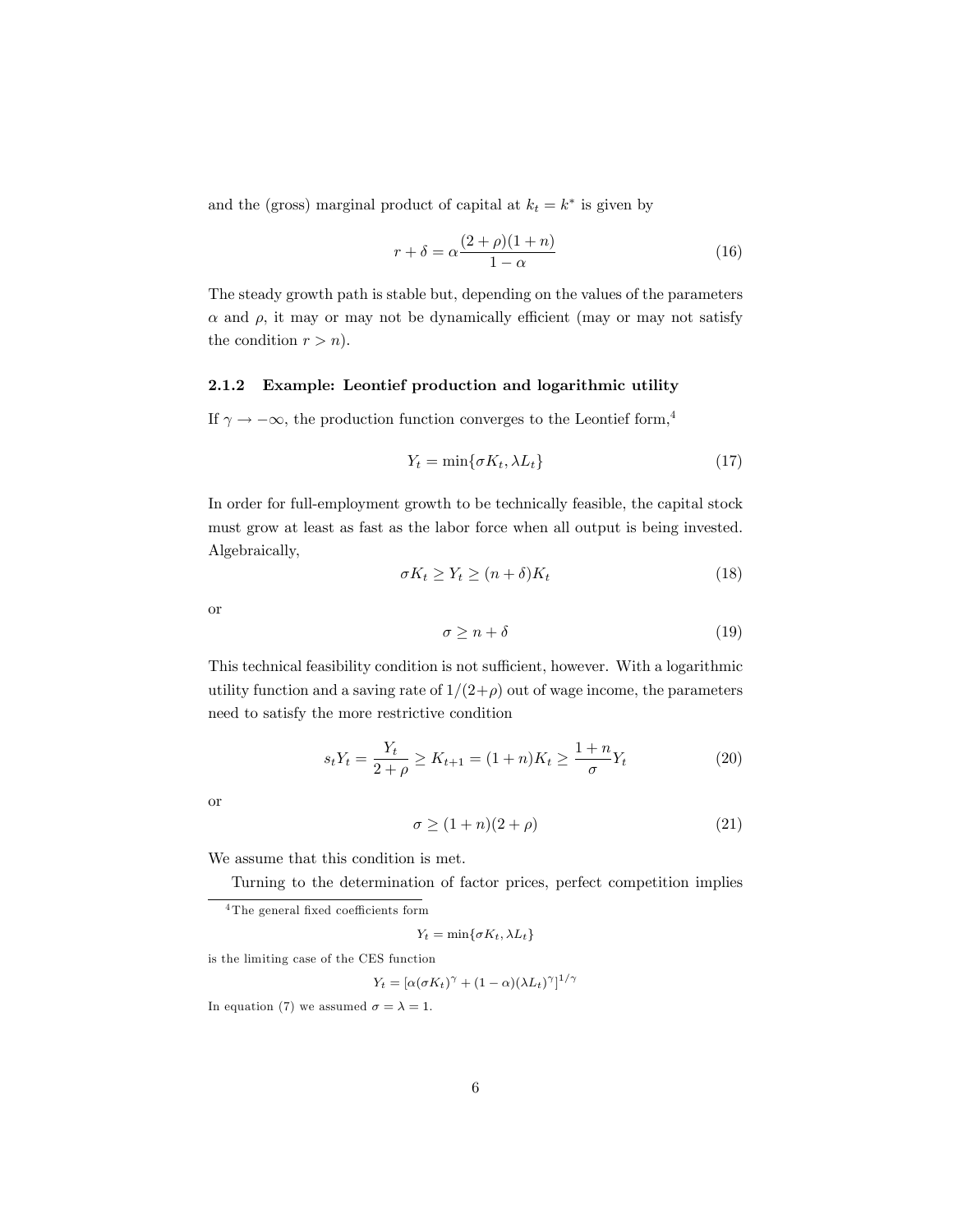that

$$
w_t = \begin{array}{cc} 0 & \text{if} \quad \lambda L_t > \sigma K_t \\ \lambda & \text{if} \quad \lambda L_t < \sigma K_t \end{array} \tag{22}
$$

$$
r_t + \delta = \begin{array}{cc} \sigma & \text{if} \quad \lambda L_t > \sigma K_t \\ 0 & \text{if} \quad \lambda L_t < \sigma K_t \end{array} \tag{23}
$$

The economy has two (non-trivial) steady growth paths.<sup>5</sup> There is a fullutilization path with  $\sigma K_t = \lambda L_t$  and<sup>6</sup>

$$
w = (2+\rho)(1+n)\frac{\lambda}{\sigma} < \lambda \tag{24}
$$

$$
r + \delta = \sigma - (2 + \rho)(1 + n) > 0 \tag{25}
$$

The steady growth path described by equations  $(24)-(25)$  is dynamically efficient: it follows from (19) and (23) that any reduction in the capital-labor ratio would produce a return to capital that exceeds the growth in the labor force  $(\sigma - \delta > n)$ . The path is also unstable, however: a negative shock to  $w_t$  reduces  $S_t$  and implies that  $K_t/L_t < \lambda/\sigma$  in the next period; as a result,  $w_t$  drops to 0, there is no saving, and the capital stock drops to 0:

In addition to the efficient steady growth path and the trivial path with  $K_t = 0$ , there is a locally stable steady growth path with less than full utilization of capital. Starting from the efficient path, a positive shock to  $w$  raises saving and capital intensity increases in the next period to give  $K_t/L_t > \lambda/\sigma$ . The wage rate then rises to  $w_t = \lambda$  in subsequent periods, and the economy will be following a steady growth path with excess capacity:

$$
k = \frac{\lambda}{(2+\rho)(1+n)} > \frac{\lambda}{\sigma}
$$
\n(26)

This steady-growth path clearly is dynamically inefficient; the net return on capital is negative along this path and we have  $r_t = -\delta \leq n$ . Consumption could be increased by reducing investment and eliminating the excess capacity.

#### 2.2 Fixed coefficients and imperfect competition

Empirical arguments against the relevance of dynamic inefficiency have relied on the identification of the rate of return with the marginal product of capital. This

<sup>&</sup>lt;sup>5</sup>In addition to these two paths there is a trivial steady-growth solution with  $K_t = Y_t = 0$ . <sup>6</sup>The inequalities in  $(24)-(25)$  follow from condition  $(21)$ .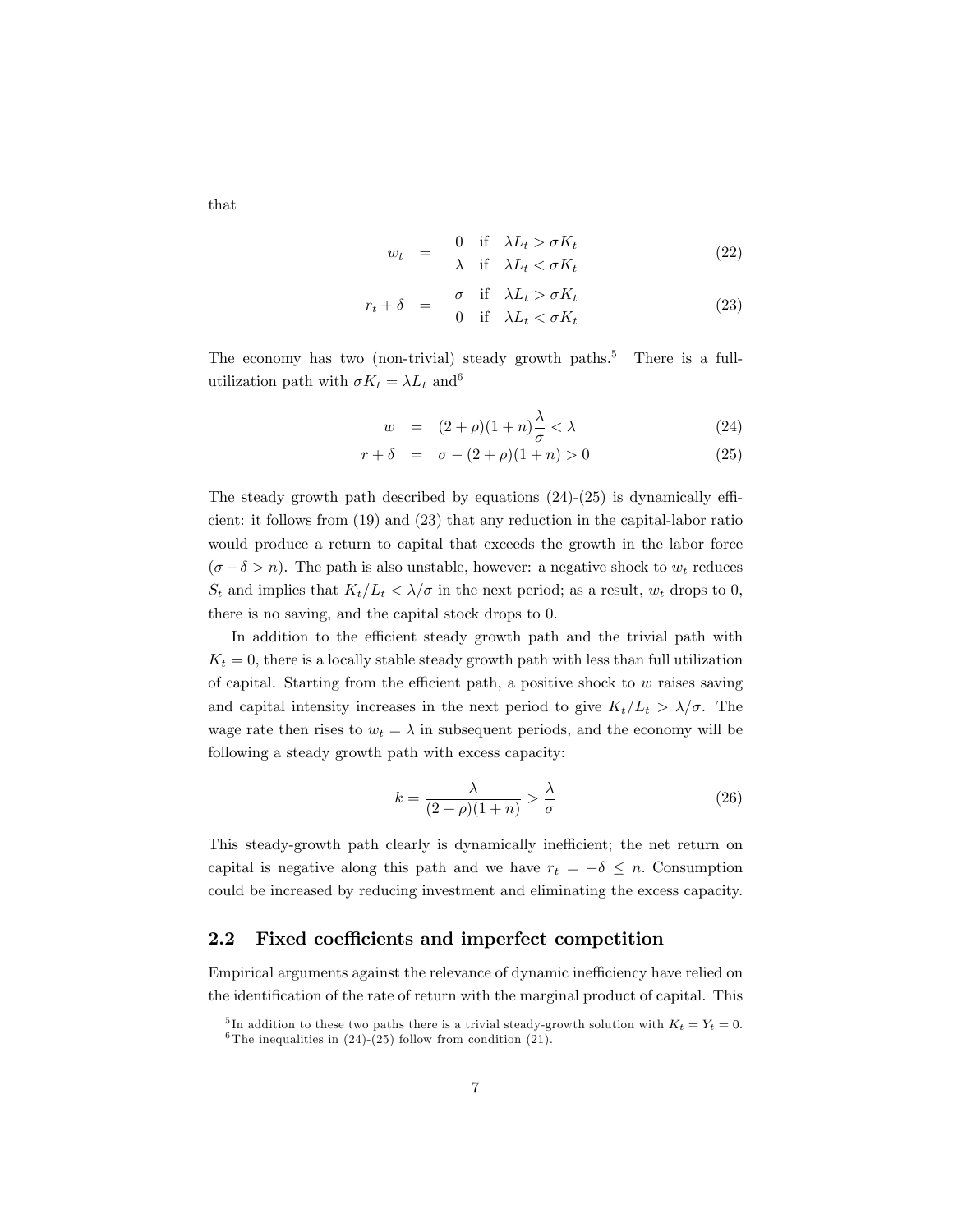identification becomes invalid under imperfect competition, and the argument loses its power.

Consider the Leontief case with logarithmic utility but assume that  $-\text{unlike}$ in section  $2.1$  – there is imperfect competition. For simplicity assume that the markup on variable cost is constant and that firms maintain some amount of excess capital capacity. Thus,

$$
Y_t = \min\{\sigma K_t, \lambda L_t\} = \lambda L_t < \sigma K_t \tag{27}
$$

$$
\pi_t = \frac{Y_t - w_t L_t}{Y_t} = \frac{m}{1 + m} = \bar{\pi}
$$
\n(28)

where  $\pi_t$  is the profit share and  $1 + m$  is the markup factor. A constant markup is consistent with profit-maximization if firms' perceived demand function is isoelastic.

Using (5), (27) and (28), and dividing through by  $K_t$ , the growth rate of the capital stock  $(\hat{K}_t)$  is given by

$$
\hat{K}_t = \frac{K_{t+1}}{K_t} - 1 = s(1 - \bar{\pi})\frac{Y_t}{K_t} - 1 = \frac{(1 - \bar{\pi})u_t\sigma}{2 + \rho} - 1
$$
\n(29)

where  $u_t = Y_t/(\sigma K_t) \leq 1$  is the utilization rate of capital and a hat over a variable is used to denote growth rates  $(\hat{x}_t = (x_{t+1} - x_t)/x_t).$ 

The utilization and accumulation rates are constant in steady growth, and full employment requires that  $\hat{K}_t = n$ . Thus, for given values of  $\bar{\pi}, \sigma$  and n, equation (29) determines the steady-growth solution for utilization,  $u^*$ .<sup>7</sup> There is an upper bound on utilization,  $u^* \leq 1$ , and full-employment growth becomes impossible if there are no solutions satisfying this restriction. The restriction can be written

$$
\sigma > \frac{1}{1 - \bar{\pi}} (1 + n)(2 + \rho) \tag{30}
$$

Unlike in section 2.1, the share of wages is fixed at  $1 - \bar{\pi}$ ; this tightens the feasibility condition, relative to the perfect competition case in equation (21).

Assuming that (30) is met; adjustments in the utilization rate play the same role as movements along the production function in specifications with smooth substitution; these adjustments allow full employment growth. But the dynamic inefficiency problem is brought into stark focus by fixed coefficients: for utilization rates below one, the marginal product of capital is zero, even though

<sup>&</sup>lt;sup>7</sup>With fixed coefficients and a given profit share, the solution is unique, even if  $\theta \neq 1$ . Thus, the analysis can be extended to cover a general CIES specification of the utility function.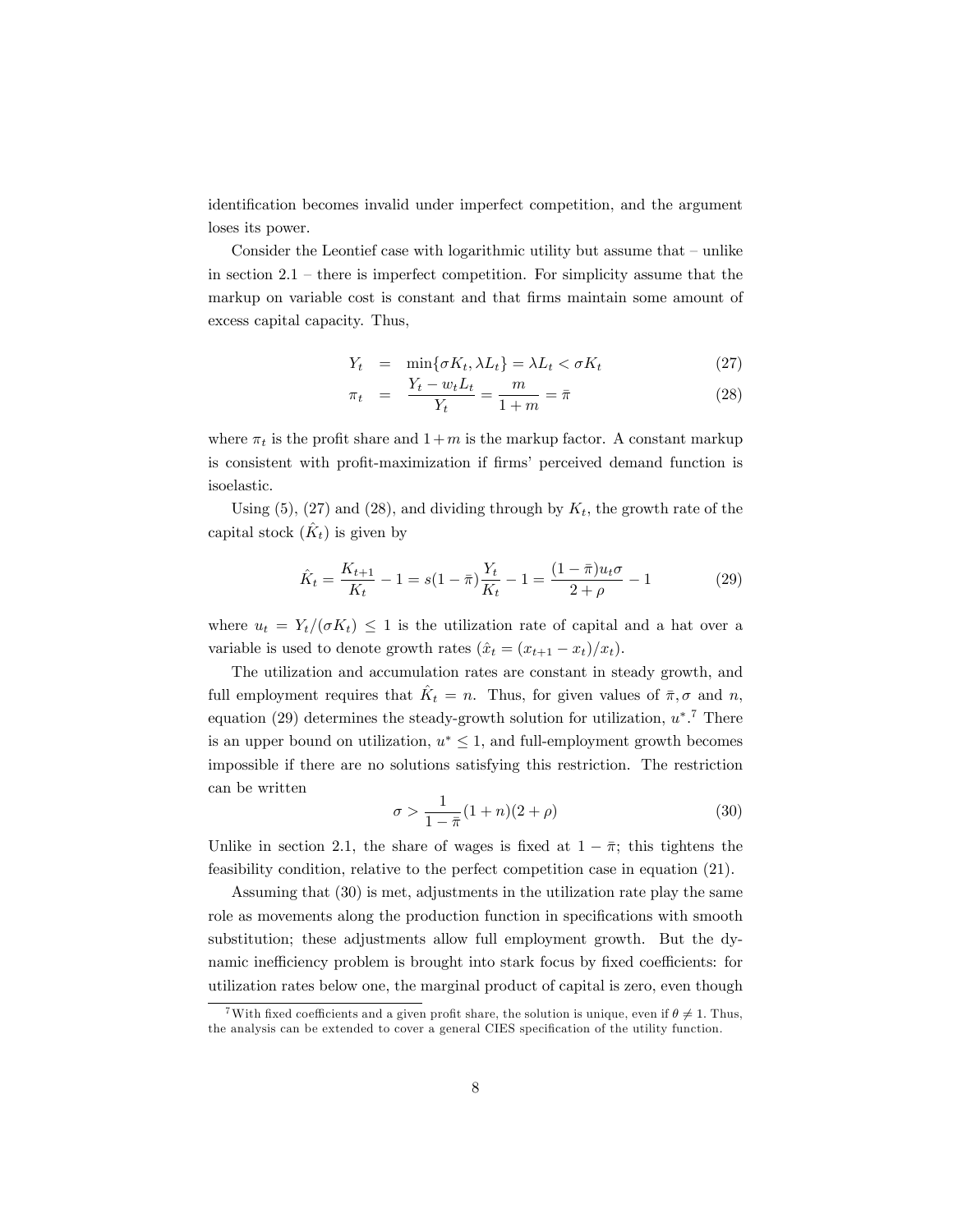capital gains a positive rate of return. More generally, having profit rates that exceed the rate of growth does not imply dynamic efficiency under imperfect competition.

#### 2.3 Investment and aggregate demand

The presence of excess capacity serves to highlight another issue. So far investment has been determined passively by household saving, making dynamic inefficiency the only downside to high saving. The problem is transformed into one of aggregate demand if the level of investment is determined by profit-maximizing firms: some amount of excess capacity may be desired for a variety of reasons, including entry deterrence (Spence 1977), but profit maximizing firms will not maintain a constant rate of accumulation if they have persistent, unwanted excess capacity. Assuming for simplicity that there is a well-defined, constant, desired rate of utilization,  $u_t = u^{**}$ , a steady growth path must satisfy<sup>8</sup>

$$
1 + \hat{K}^* = s^*(1 - \bar{\pi})u^{**}\sigma \tag{31}
$$

 $s^* = s(\bar{\pi}u^{**}\sigma)^{9}$  Equation (31) describes the equilibrium condition for the product market along a steady growth path.

Instead of dynamic inefficiency we now have a Harrodian problem of discrepancies between natural and 'warranted' growth rates,  $\hat{K}^* \geq n$ . A low saving rate implies that  $\hat{K}^* < n$  and accumulation will be insufficient to keep up with the growth in the labor force; our feasibility assumption in the previous section essentially excludes this possibility.<sup>10</sup> More interesting for present purposes is the case of high saving rates and  $\hat{K}^* > n$ . In this situation labor constraints imply that in the long run output cannot grow at the rate determined by (31). Excess capacity must emerge and there will be downward pressure on investment. A reduction in investment, however, cannot restore steady growth at

$$
u^{**}\sigma > \frac{1}{1-\bar{\pi}}(1+n)(2+\rho)
$$

<sup>&</sup>lt;sup>8</sup>Imperfect competition is critical for the uniqueness of this 'warranted growth rate', to use Harrod's terminology. As argued in section 2.1, we have  $u_t = u^{**} = 1$  under perfect competition, the profit share becomes indeterminate, and equation (8) with  $\hat{K} = n$  can be used to determine  $\pi_t$  (for  $u_t = u^{**}$ ), rather than  $u_t$  with  $\pi_t = \bar{\pi}$ .

<sup>&</sup>lt;sup>9</sup> Steady growth paths with a (desired) utilization rate below unity  $(u^{**} < 1)$  are inefficient, strictly speaking. Inefficiencies of this kind cannot be addressed using fiscal policy and are beyond the scope of the present paper.

<sup>&</sup>lt;sup>10</sup> If  $u^{**}$  < 1 the condition (30) needs to be strengthened slightly: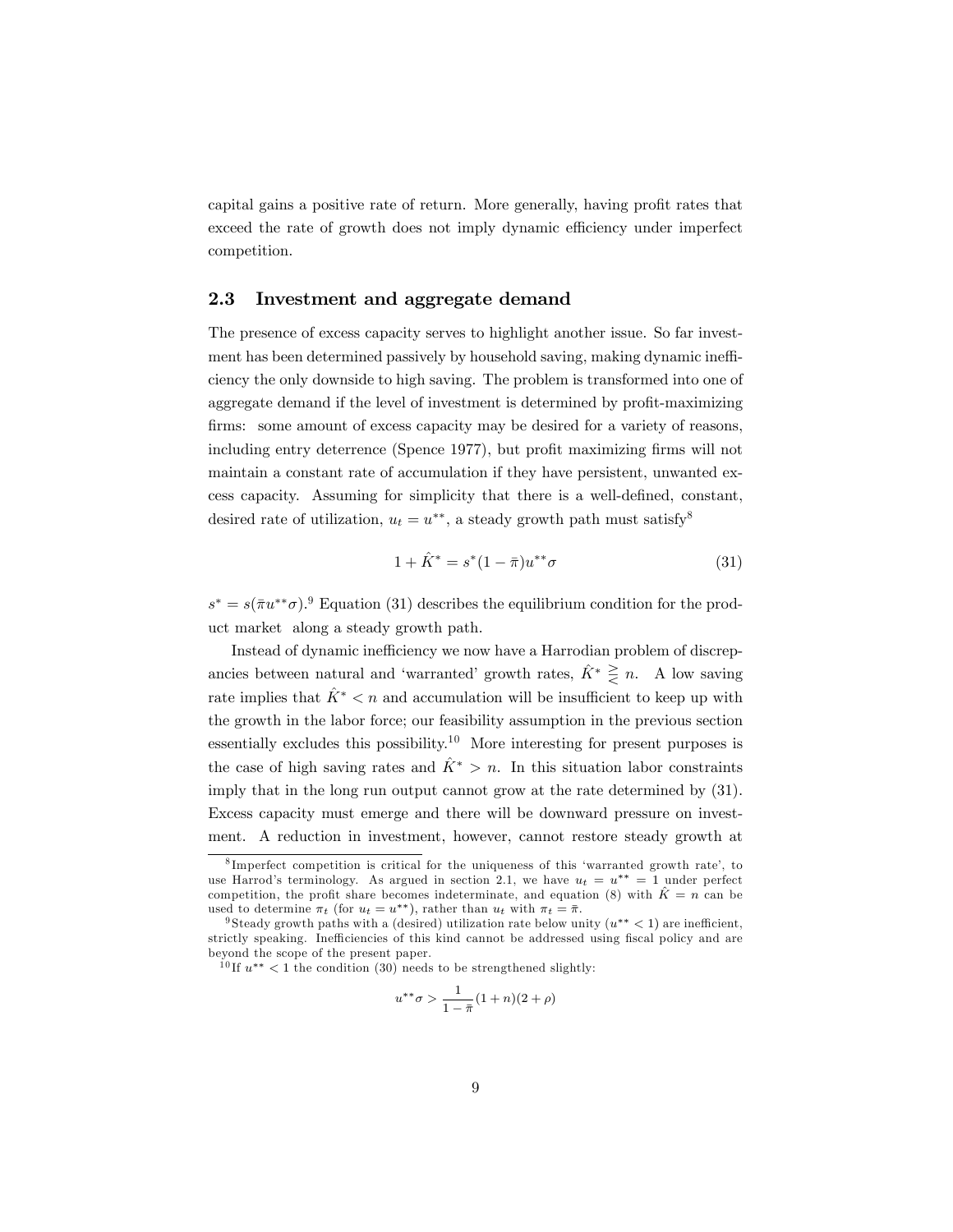a lower rate:  $\hat{K}^*$  is uniquely determined by (31). The dynamics depend on the full specification of investment behavior  $-$  not just the steady growth requirement that  $u_t = u^{**}$  – but the likely result is downward instability and depression.<sup>11</sup> Whatever the details, if  $\hat{K}^* \neq n$ , there is no steady growth path with full employment and equilibrium in the product market.

# 3 Public debt

Dynamic inefficiency problems can be overcome by introducing a public sector and public debt. Diamond (1965) analyzed a neoclassical case with smooth substitution; we focus on the Keynesian case with imperfect competition and a Leontief production function.

#### 3.1 Adding a public sector

Extending the model, we introduce a government that consumes  $(G_t)$ , levies lumpsum taxes on the young and old generations  $(T_t^Y$  and  $T_t^O$ ) and has debt  $(B_t)$ .<sup>12</sup> Young households save in the form of fixed capital and government bonds. We assume that these assets are perfect substitutes and have the same rate of return,  $r_t$ .

The saving equation (5) now takes the form

$$
K_{t+1} + B_{t+1} = S_t \tag{32}
$$

while the public sector budget constraint is given by

$$
G_t + (1 + r_t)B_t = B_{t+1} + T_t^Y + T_t^O \tag{33}
$$

Returning to a general CIES specification of the utility function, the young generation in period  $t$  maximizes  $(1)$  subject to a modified constraint,

$$
c_{1,t} + \frac{1}{1 + r_{t+1}} c_{2,t+1} = w_t - \tau_t - \frac{1+n}{1 + r_{t+1}} \gamma_{t+1}
$$
(34)

$$
\hat{K}_{t+1} - \hat{K}_t = \phi(u_t - u^{**}); \quad \phi' > 0
$$

<sup>&</sup>lt;sup>11</sup> A simple Harrodian specification assumes that firms respond to deviations of u from  $u^{**}$ by gradually changing their accumulation rate:

This specification leads to instability of the warranted path.

 $12$  Since the labor supply is taken to be inelastic, it does not matter whether the taxes on the young are lumpsum or based on wage income.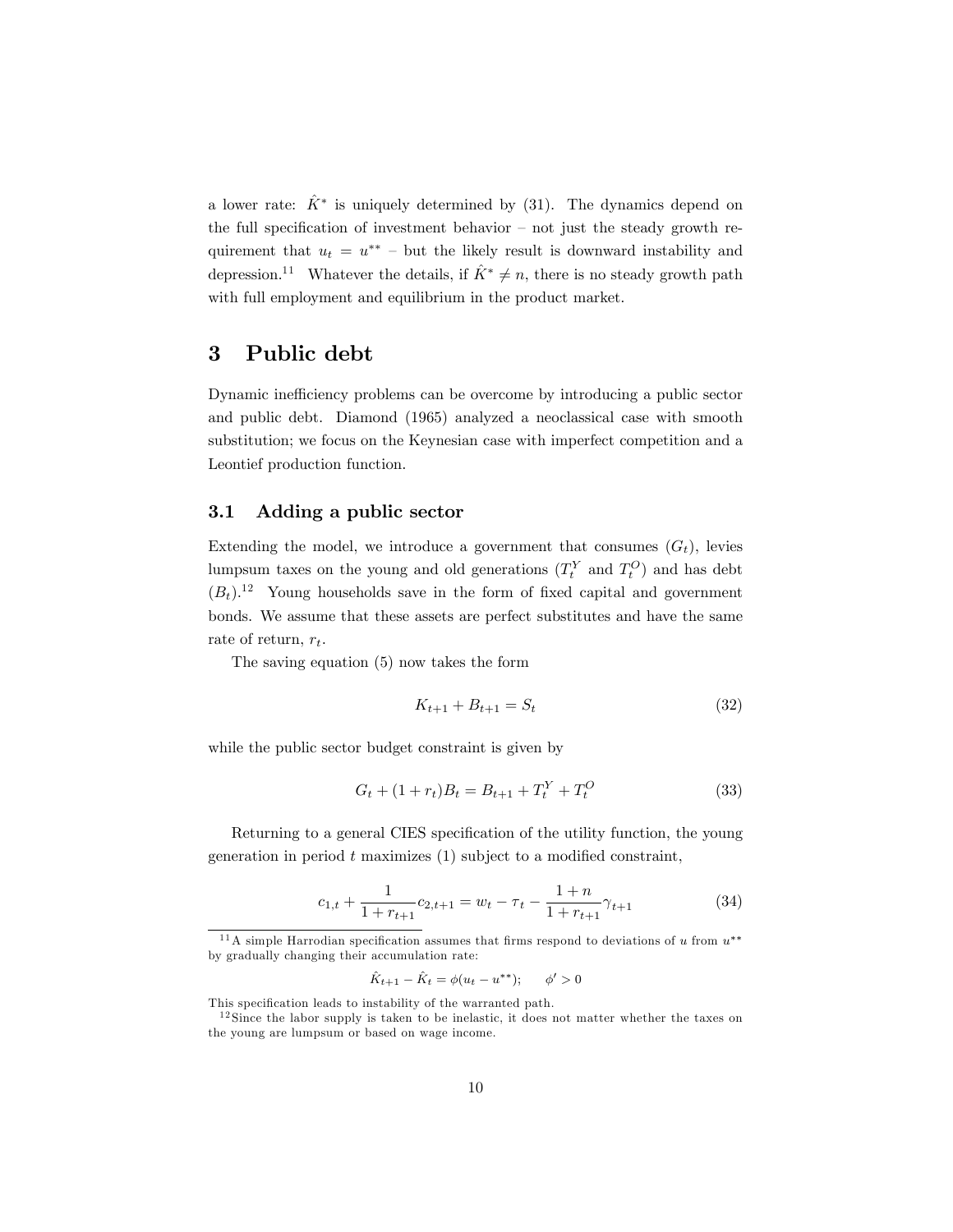where  $\tau_t \equiv T_t^Y/L_t$  and  $\gamma_t = T_t^O/L_t$ . This gives the following solution for saving

$$
S_t = \left[ s_t (w_t - \tau_t) + (1 - s_t) \frac{1 + n}{1 + r_{t+1}} \gamma_{t+1} \right] L_t \tag{35}
$$

where  $s_t$  is given by (4). Alternatively, saving can be written

$$
S_t = \tilde{s}_t (w_t - \tau_t) L_t \tag{36}
$$

where the young generation's saving rate out of the current disposable income  $(\tilde{s}_t)$  is given by

$$
\tilde{s}_t = \frac{s_t(w_t - \tau_t) + (1 - s_t)\frac{1 + n}{1 + r_{t+1}}\gamma_{t+1}}{w_t - \tau_t} \tag{37}
$$

Using (36)-(37) and dividing through by  $L_t$ , (32)-(33) can be rewritten,

$$
(1+n)(k_{t+1} + b_{t+1}) = s_t(w_t - \tau_t) + (1 - s_t) \frac{1+n}{1 + r_{t+1}} \gamma_{t+1}
$$
 (38)

$$
= \tilde{s}_t(w_t - \tau_t) \tag{39}
$$

$$
g_t + (1 + r_t)b_t = (1 + n)b_{t+1} + \tau_t + \gamma_t \tag{40}
$$

where  $g_t \equiv G_t/L_t, b_t \equiv B_t/L_t, k_t = K_t/L_t$ .

### 3.2 Steady growth: the Leontief case with imperfect competition

By definition  $w_t = (1 - \pi_t)\lambda$  and  $r_t = \pi_t u_t \sigma$ , and steady growth requires that  $b_t = b, \pi_t = \bar{\pi}, u_t = u^{**}$ . Substituting these conditions into (38), using (40), and rearranging, we get

$$
b = \frac{s^*(1-\bar{\pi})\lambda - (1+n)k^*}{1+n+s^*(r^*-n)} + \frac{1}{1+r^*}\gamma - \frac{s^*}{1+n+s^*(r^*-n)}g \qquad (41)
$$

where  $r^* = \pi \sigma u^{**}$  and  $k^* = 1/(\sigma u^{**})$ , and where  $s^* = s(r^*)$  is determined by (4).

The required debt  $(b)$  depends *inversely* on public consumption  $(g)$  and directly on the level of taxes on the old generation  $(\gamma)$ .<sup>13</sup> For any given  $\gamma$ , an increase in  $g$  implies that consumption has to contract in order to maintain

<sup>1 3</sup>An inverse relation between debt and government consumption is obtained in a non-OLG setting by Schlicht (2006) and Ryoo and Skott (2012).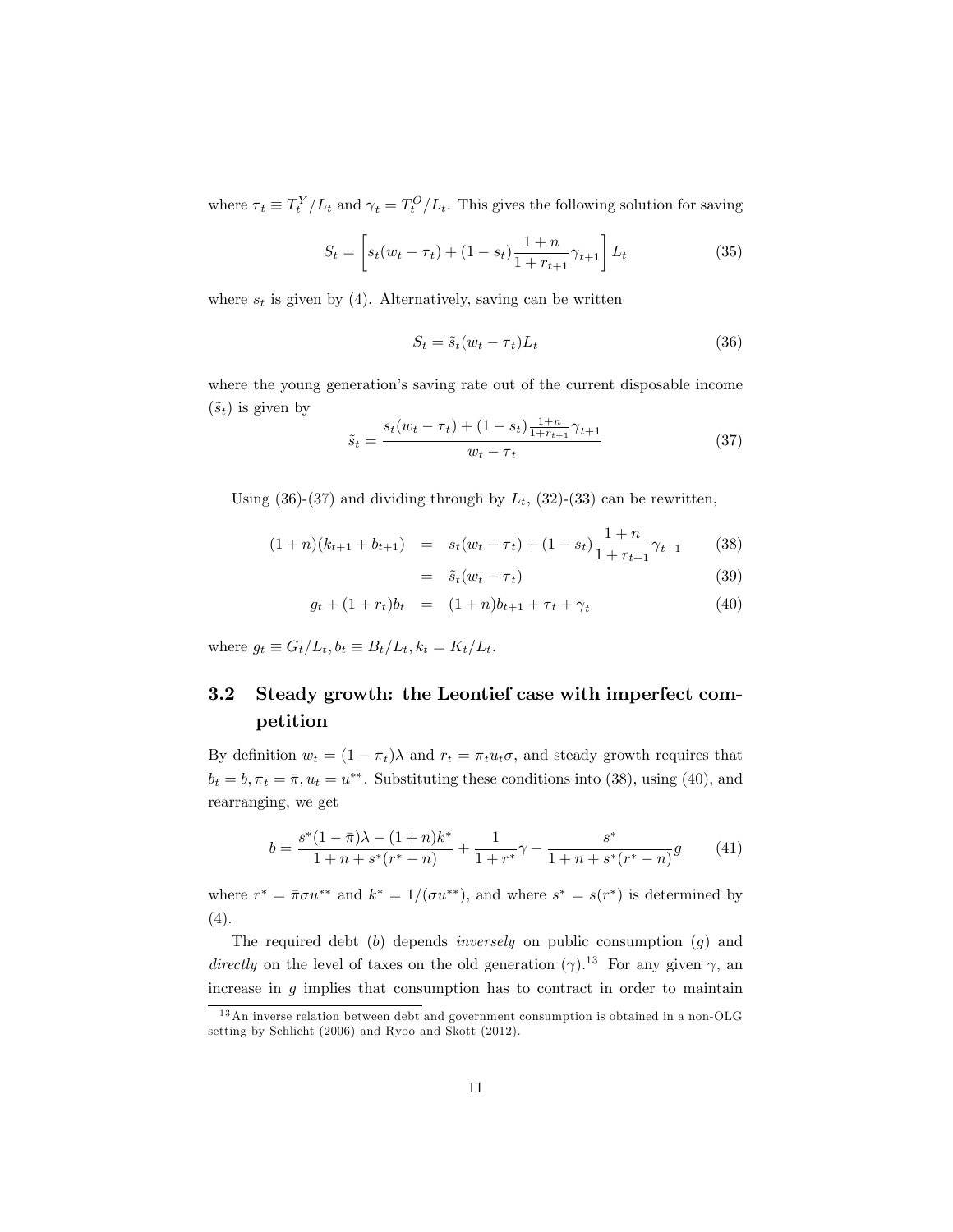equilibrium in the product market. This is achieved by increasing taxes on the young. As a result the desired saving decreases and this, in turn, reduces the need for government debt as an outlet for saving. Analogously, with a given value of g, an increase in  $\gamma$  must be accompanied by a reduction in  $\tau$  in order to maintain the level of consumption and equilibrium in the goods market; the disposable income of the young increases, and the amount of public debt must also increase to meet the rise in saving.

The relation between public debt and economic growth has received attention recently (e.g. Reinhart and Rogoff 2010). It is interesting to note therefore that the required debt is inversely related to the growth rate  $n$  for empirically relevant values of the parameters; the partial  $\partial b/\partial n$  is negative if  $k + (1 - s^*)(b - \gamma/(1 +$  $(r^*)$ ) > 0. This result is quite intuitive. The reason for the debt is that the young generation wants to save 'too much'. But the threshold defining 'too much<sup>†</sup> depends on the growth rate: a higher growth rate implies that more fixed capital will be needed to employ the future generation and, consequently, that the required amount of public debt will be lower.

Equations (38) and (40) can also be used to derive the steady-growth solution for the tax rate  $\tau$  :

$$
\tau = \frac{(r^* - n)[s^*(1 - \bar{\pi})\lambda - (1 + n)k^*]}{1 + n + s^*(r^* - n)} - \frac{1 + n}{1 + r^*}\gamma + \frac{1 + n}{1 + n + s^*(r^* - n)}g \quad (42)
$$

Thus, an increase in q raises  $\tau$  (but reduces b) while an increase in  $\gamma$  reduces  $\tau$  (but raises b). It follows that shifts in q or  $\gamma$  produce a negative correlation the steady-growth values of  $\tau$  and b. Other parameter shifts yield a positive correlation; an increase in the wage share, for instance, will raise both b and  $\tau$ if  $r^* > n$ .

#### 3.3 Fluctuations in 'confidence'

The analysis can be extended to cover the effects of fluctuations in saving rates. Assume that the saving rate fluctuates across generations. These variations could be the result of variations in the discount rate across generations, but variations in 'confidence' or expected returns can do the trick too.<sup>14</sup> Thus, assume (in line with standard assumptions) that  $\theta > 1$  and note that the saving rate at period  $t$  depends on the young generation's expected rate of return in the

<sup>&</sup>lt;sup>14</sup>Deleveraging and asymmetries between debtors and creditors can also lead to changes in saving rates in a more general setting (Eggertsson and Krugman (2012)). Our simple OLG structure with saving by the young and dissaving by the old precludes these effects.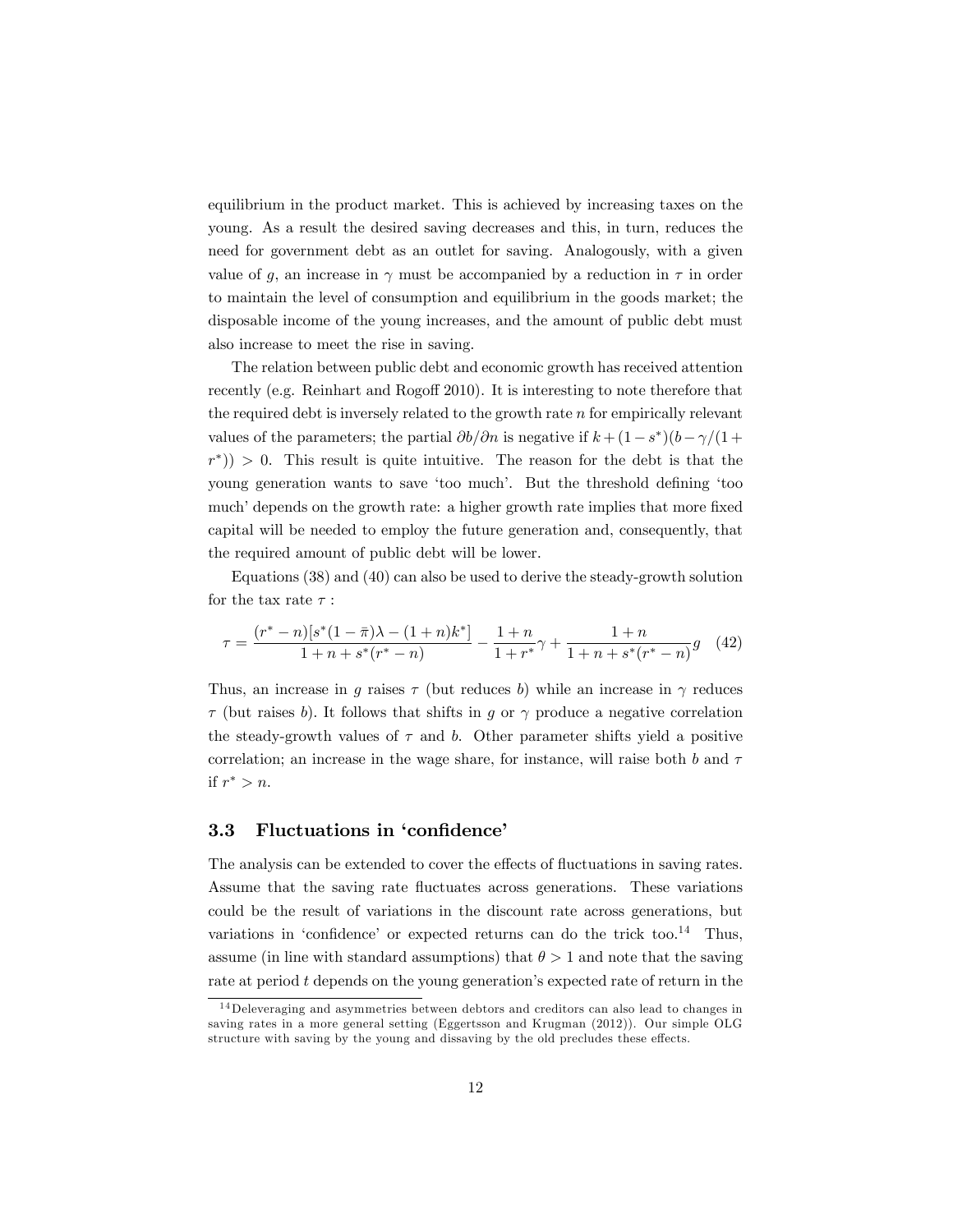next period. Abandoning the assumption of perfect foresight and using  $r_{t+1}^e$  to denote the rate of return in period  $t+1$  that is expected by the young generation in period  $t$ , we can re-write equations  $(37)$  as

$$
\tilde{s}_t = \frac{s_t(w_t - \tau_t) + (1 - s_t)\frac{1+n}{1 + r_{t+1}^e} \gamma_{t+1}}{w_t - \tau_t} \tag{43}
$$

where

$$
s_t = \frac{(1 + r_{t+1}^e)^{(1-\theta)/\theta}}{(1+\rho)^{1/\theta} + (1 + r_{t+1}^e)^{(1-\theta)/\theta}}
$$
(44)

From (43) and (44) it follows that  $\tilde{s}_t$  is decreasing in  $r_{t+1}^e$  when  $\theta > 1$ . A pessimistic outlook leads to a high saving rate (and if the capital stock were to increase as a result, the realized return would in fact be reduced, thus partially vindicating the pessimistic expectations). Our primary concern in this paper, however, is not the sources of fluctuations in saving. To simplify the analysis, we therefore consider the effects of exogenous fluctuations in the young generation's saving rate out of current disposable income  $(\tilde{s}_t)$ .

#### 3.3.1 Distributionally neutral intervention

The effects of fluctuations in the saving rate on employment (in the Keynesian setting) or dynamic efficiency (in the non-Keynesian setting) can be offset by a distributionally neutral policy intervention: institute a transfer to those young generations that are unduly pessimistic (tend to consume too little) and Önance the transfer by taxing the same generation when it gets old. The transfer increases the saving of the young generation as well as its consumption. But the additional saving will be more than fully absorbed by the issue of government bonds, thus leading to a decline in the amount of saving that has to be matched by Öxed investment. Conversely, an overly optimistic generation can be taxed in the first period and compensated by a transfer in the second.

The aim is to achieve  $u_t = u^{**}$  and  $k_t = k^* = 1/(\sigma u^{**})$  so as to maintain full employment and avoid inefficiency. Using these targets and substituting (39) into (40), we get

$$
\tau_t = \frac{(1+n)k^* + g + (1+r^*)b_t - \gamma_t - \tilde{s}_t(1-\bar{\pi})\lambda}{1-\tilde{s}_t} \tag{45}
$$

The tax on the old generation  $(\gamma_t)$  and the public debt  $(b_t)$  appear on the right hand side of equation (45), and these variables still need to be determined.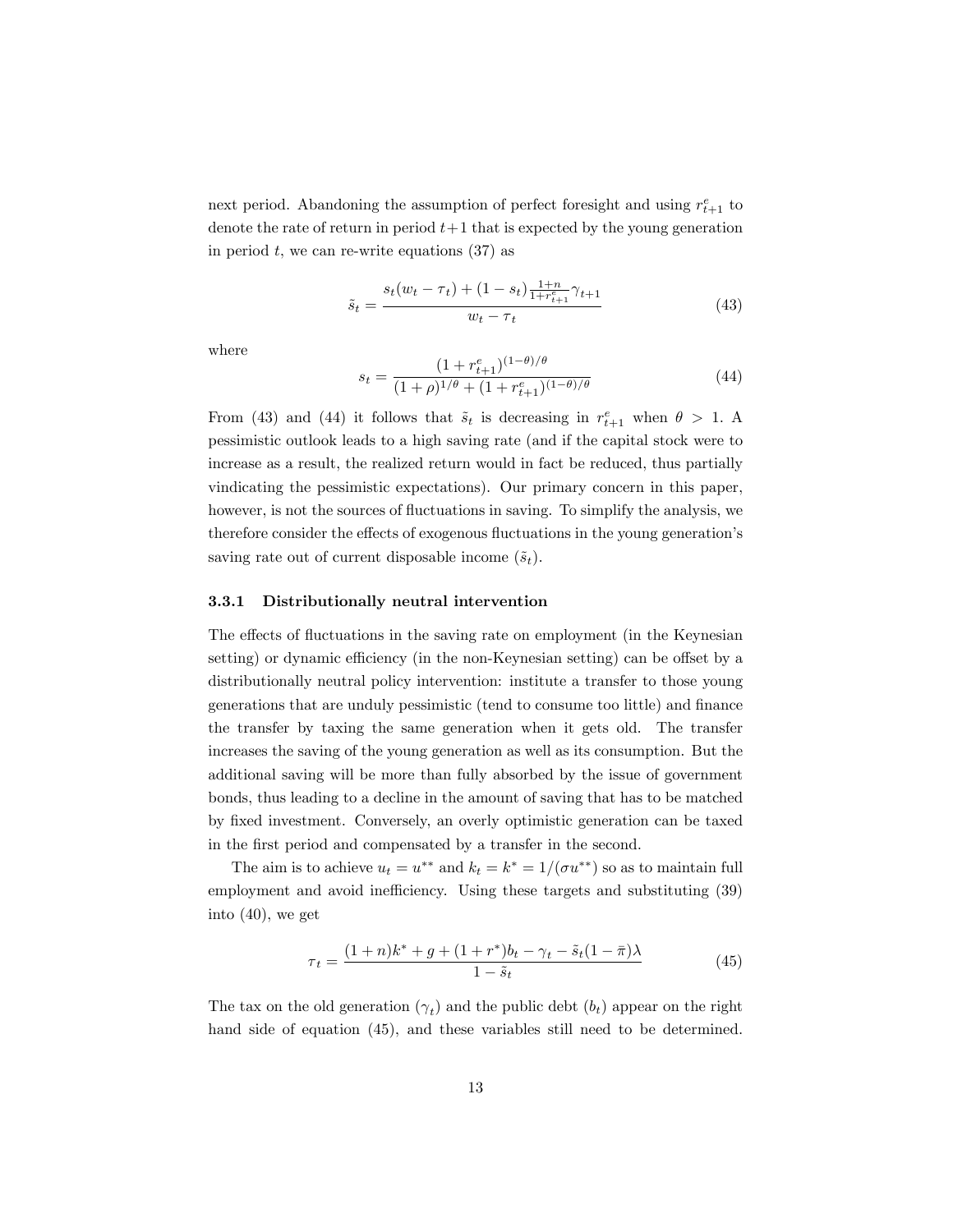Distributional neutrality means that a generation should not be favored (or punished) because of its degree of confidence. If  $b^*$  and  $\gamma^*$  denote the steadygrowth values of b and  $\gamma$  along the optimal path when there are no variations in confidence, this requirement can be stated formally as

$$
(1+r^*)(k^* + b_{t+1}) - \gamma_{t+1} = (1+r^*)(k^* + b^*) - \gamma^*
$$
\n(46)

The expression on the left hand side of equation (46) gives the income available to an old generation in period  $t + 1$ . Neutrality requires that this income be equal to the level that characterizes the steady growth path. The stabilization of output and the consumption of the old generation at their steady-growth values implies that the consumption of the young will also be at its steady-growth value.

Using  $(45)$  and  $(46)$ , the equation for the tax on the young at time t can now be written

$$
\tau_t = \frac{(1+n)k^* + g + (1+r^*)b^* - \gamma^* - \tilde{s}_t(1-\bar{\pi})\lambda}{1-\tilde{s}_t} \tag{47}
$$

Hence,

$$
\frac{\partial \tau_t}{\partial \tilde{s}_t} = -\frac{(1 - \bar{\pi})\lambda - \tau_t}{1 - \tilde{s}_t} \tag{48}
$$

As long as the disposable income of the young is positive  $((1 - \overline{\pi})\lambda - \tau_t > 0)$ , we have  $\frac{\partial \tau_t}{\partial \tilde{s}_t} < 0$ .

#### 3.3.2 Tax expectations

The above analysis uses systematic variations in  $\tau_t$  and  $\gamma_{t+1}$  to get distributional neutrality across generations. We have taken the saving rate  $\tilde{s}$  as exogenous, however. This combination of assumptions may seem unreasonable since in general the saving rate depends on the tax structure. The private sector's anticipation of future taxes does not, however, negate the possibility of distributionally neutral stabilization.

Taxes can be used as an insurance mechanism when future taxes are anticipated. Consider the extreme case where taxes are perfectly foreseen. Formally, let  $\gamma_{t+1}$  be determined by

$$
(1+n)\gamma_{t+1} = (1+n)\gamma^* + \beta(1+r_{t+1})(w_t - \tau_t - c_{1,t}) \tag{49}
$$

$$
\beta = \frac{r_{t+1} - r^*}{1 + r_{t+1}} \tag{50}
$$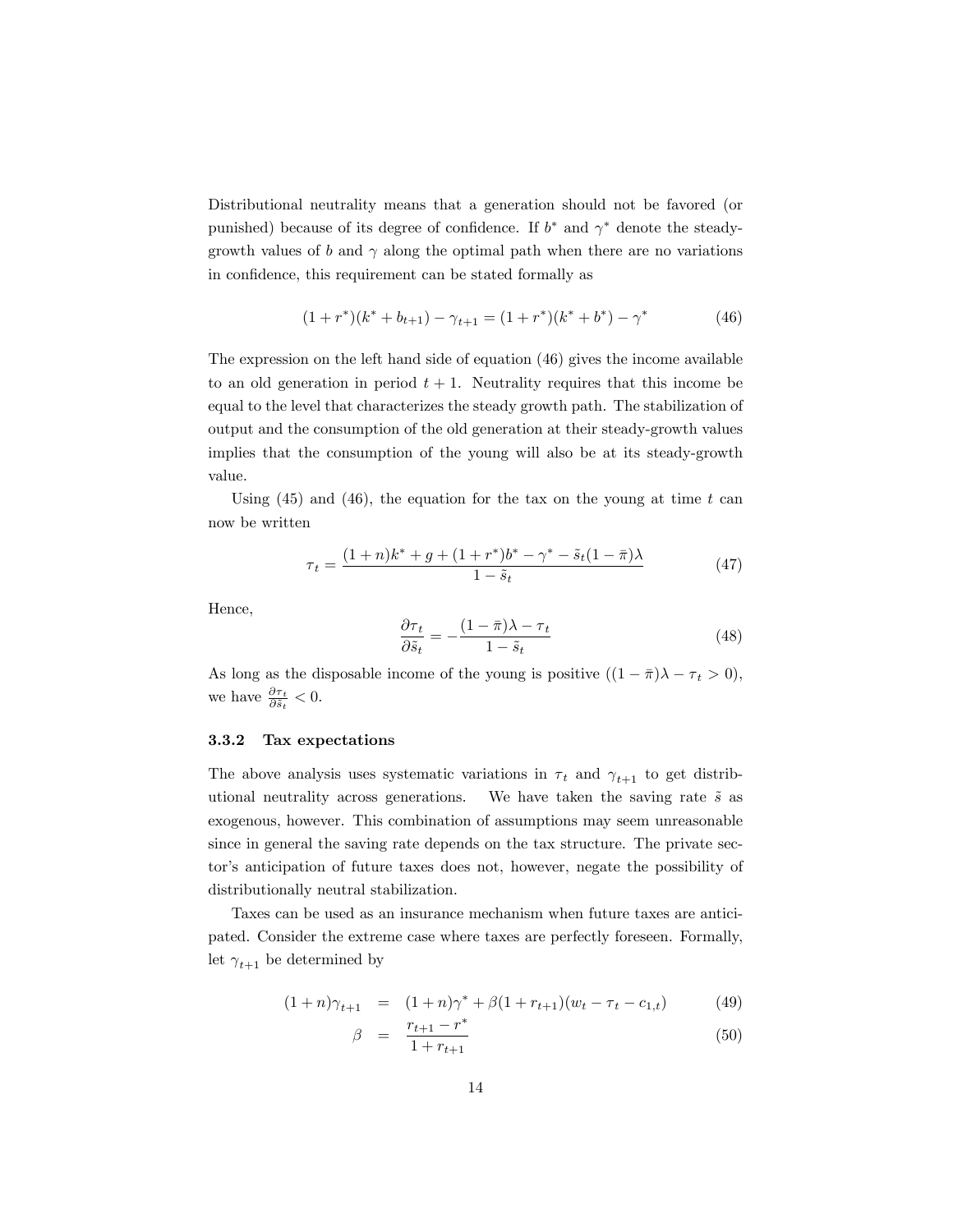The tax scheme in (49)-(50) combines lumpsum taxes  $(\gamma^*)$  with a proportional tax on capital income  $(\beta)$ . The proportional tax rate is conditional on the realized rate of return, and the conditionality ensures that the private after-tax rate of return always will be  $r^*$ . Thus, using  $(49)-(50)$ , the household budget constraint (34) can be rewritten

$$
c_{2,t+1} = (w_t - \tau_t - c_{1,t})(1 + r_{t+1}) - (r_{t+1} - r^*)(w_t - \tau_t - c_{1,t}) - (1 + n)\gamma^*
$$
  
= 
$$
(1 + r^*)(w_t - \tau_t - c_{1,t}) - (1 + n)\gamma^*
$$
(51)

The budget constraint becomes independent of 'confidence'. Consequently, the tax rate on the young should be set at the steady-growth level,  $\tau_t = \tau^*$ , and no variations are required. What happens is that the conditional tax scheme provides insurance and effectively guarantees that the rate of return will be at the steady-growth value.<sup>15</sup>

The assumptions underlying this example may be implausible. The tax scheme may not be 'credible' and the perceived budget constraint could differ from (51), even if policy makers were to follow (49)-(50). Or putting it differently, a combination of confidence effects and perfect anticipation of future taxes  $-$  as in the above example  $-$  may seem even more questionable than the more common Ricardian assumptions of prefect foresight with respect to both taxes and future returns. In response to this objection, one can take one of two routes: assume that there are no variations in confidence or, alternatively accept that variations in confidence do occur and that households do not fully anticipate future taxation. The first route we will leave to others; the second can be approached by examining  $-\text{ as in equation } (46) - \text{how variations in the}$ saving rate can be neutralized by taxation.

#### 3.3.3 Non-neutral intervention

The analysis may be subject to another objection. Sections 3.2.1-3.2.2 assume that the private sector is subject to swings in confidence but that the government correctly anticipates the rate of return on capital and has the ability to

 $15$  Intervention is also desirable in the case where the fluctuations in consumption derive from intergenerational differences in discount rates. In this case, the tax regime does not serve as an insurance scheme. Instead, the 'distortionary effects' of taxes on capital income can be used to stabilize the capital stock and avoid dynamic inefficiencies, even if private agents have perfect foresight. It should be noted that intra-generational discount rates have no direct bearing on the appropriate intergenerational discount rate and therefore cannot determine the socially optimal trajectory for  $k_t$ .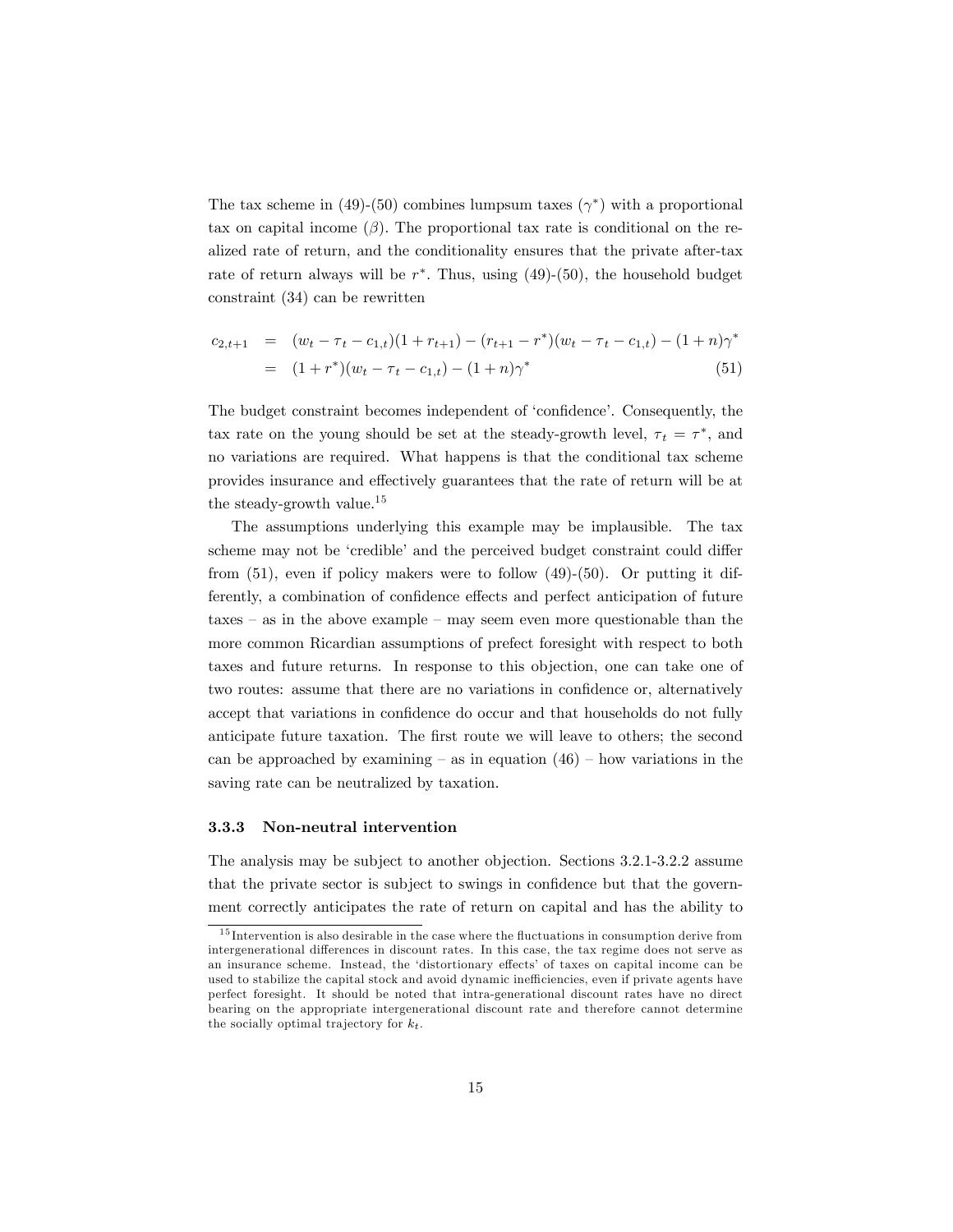implement fairly sophisticated tax schemes. Intergenerational neutrality and perfect government foresight are not required, however, for the stabilization of  $k_t$  at  $k^*$ .

Without foresight, policy makers may not be able to implement a neutral insurance scheme but that does not preclude the stabilization of  $k$  at  $k^*$ . To see this, consider the simple case in which capital income is taxed at a constant  $(\text{time-invariant})$  rate  $(\beta)$ ,

$$
\gamma_t = \beta(k_t + b_t)(1 + r_t) \tag{52}
$$

Unlike in section 3.2.2,  $\beta$  need not satisfy (50) and – returning to the case without private sector anticipation of future taxes  $-$  we take the variations in the young's saving rate out of current disposable income  $(\tilde{s}_t)$  to be exogenous.<sup>16</sup> By assumption the profit share is constant  $(\pi_t = \overline{\pi})$  and the policy is designed to keep  $k_t = k^*$  (and thus  $r_t = r^*$ ).

Combining these assumptions and (52) with equations (39) and (40), the debt dynamics can be written

$$
b_{t+1} = A_t - B_t b_t \tag{53}
$$

where

$$
A_t = \frac{\tilde{s}_t[(1-\bar{\pi})\lambda - g + \beta(1+r^*)k^*] - k^*(1+n)}{(1+n)(1-\tilde{s}_t)}
$$
(54)

$$
B_t = (1 - \beta) \frac{1 + r^*}{1 + n} \frac{\tilde{s}_t}{1 - \tilde{s}_t}
$$
\n(55)

For a constant value of  $\tilde{s}$  and a sufficiently large tax rate  $\beta$ , the difference equation (53) has a unique, stable stationary point,

$$
b^{**} = \frac{A}{1+B} \tag{56}
$$

Random fluctuations in  $\tilde{s}_t$  generate fluctuations in  $A_t$  and  $B_t$  (and thereby in  $b_t$ , also in the long run).<sup>17</sup> But if the ratio  $A_t/(1 + B_t)$  is bounded then so are

$$
\tilde{s_t} = \frac{s_t}{1 - (1 - s_t)\beta}
$$

Hence, the argument could also be phrased in terms of exogenous movements in  $s$ .

<sup>&</sup>lt;sup>16</sup>With the proportional tax on capital income the relation (36) between  $\tilde{s}_t$  and  $s_t$  implies  $-$  using  $(38)$  – that

<sup>&</sup>lt;sup>17</sup>Other non-neutral schemes could be used, including one with a balanced government budget at all times. Continuous full employment  $(k_t = k^*)$  could be maintained without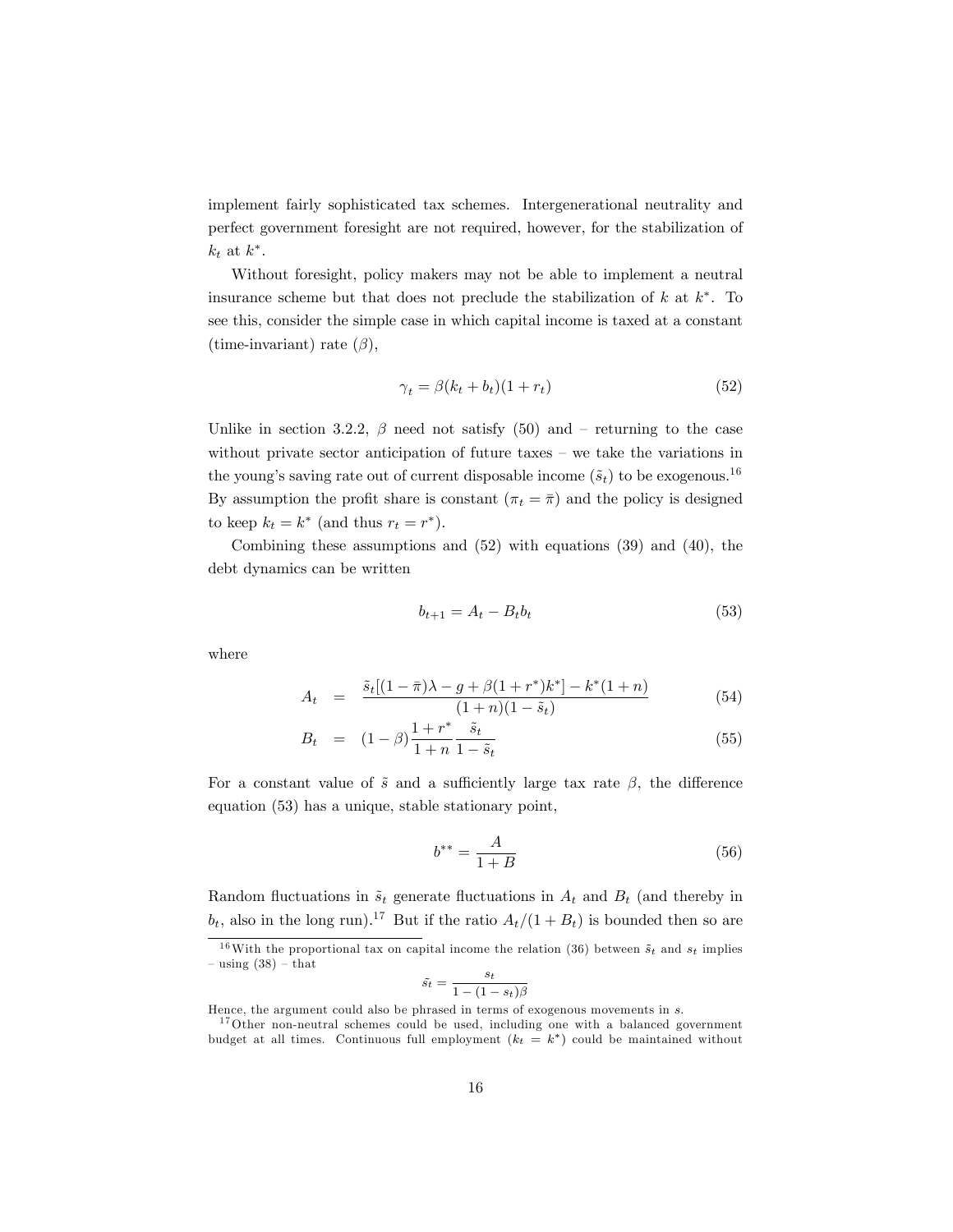the fluctuations in  $b_t$ .

### 4 Monetary policy and the choice of technique

As shown in section 2.1, a Leontief production function does not exclude market clearing and dynamic efficiency under perfect competition. Moreover, even if a smooth production function may allow long-run changes in capital intensity, it seems doubtful that variations in capital intensity can maintain full employment in response to swings in 'confidence', as exemplified by decreasing consumption rates following the collapse of a housing bubble. Thus, the fixed coefficient assumption which we used throughout section 3 can be defended on grounds of realism and relevance as well as analytical simplicity.

The Leontief assumption can also be justified along lines that are consistent with Lerner's analysis of functional finance. Monetary policy, Lerner argued, should be used to set interest rates at levels that induce an optimal amount of investment. In a long-term context, this criterion translates into interest rates that produce an optimal capital-output ratio. Thus, the fixed coefficients of the Leontief production function can be seen as the outcome of a profit maximizing choice of technique for a given cost of external finance (a given real rate of interest) and a given (profit maximizing) markup on marginal cost (Skott 1989, chapter 5).

Assume, for simplicity, that the smooth long-run production function is Cobb-Douglas,

$$
Y_t = K_t^{\alpha} L_t^{1-\alpha} \tag{57}
$$

Let  $W_t$  and  $P_t$  be the money wage rate and the price of capital goods, and let  $i$  and  $\delta$  denote the cost of finance (the real rate of interest) and the rate of depreciation. Cost minimization requires

$$
\min_{L_t, K_t} \quad W_t L_t + (i + \delta) P_t K_t
$$
\n
$$
s.t. \quad (u^{**} K_t)^{\alpha} L_t^{1-\alpha} = Y_t
$$
\n
$$
(58)
$$

where  $u^{**}$  is the expected average (= desired) utilization rate of the capital stock.

government deÖcits by taxing the pessimistic young and transferring the tax revenue to the currently old generation.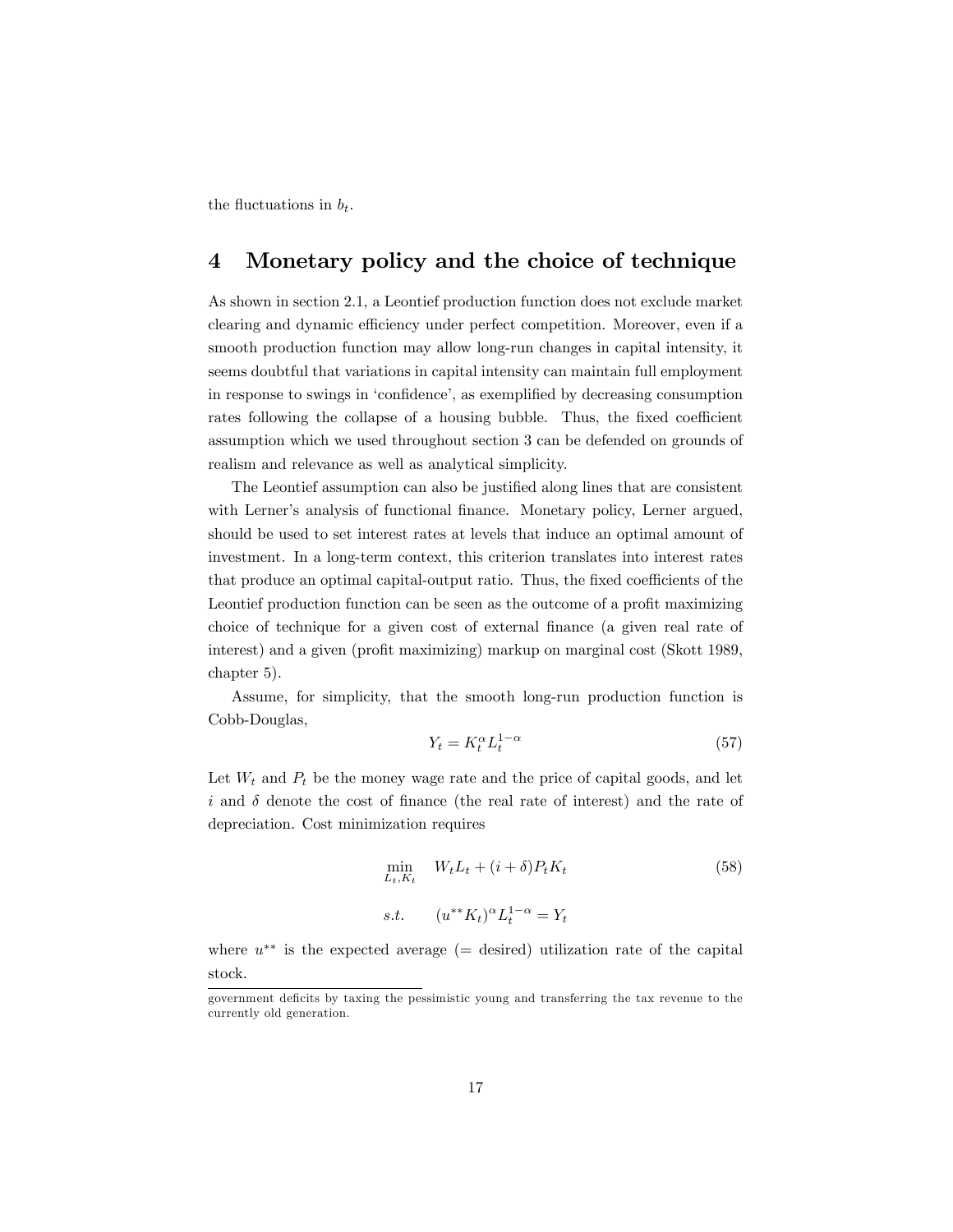From the constraint in (58),  $K_t = Y_t \lambda_t^{\frac{1-\alpha}{\alpha}}/u^{**}$  where  $\lambda_t = Y_t/L_t$ , and substituting this expression into the objective function, the minimization programme can be rephrased as

$$
\min_{\lambda_t} \quad W_t \lambda_t^{-1} + (i + \delta) P_t \frac{1}{u^{**}} \lambda_t^{(1-\alpha)/\alpha} \tag{59}
$$

The first order condition yields

$$
\lambda_t = \left(\frac{u^{**}}{i+\delta} \frac{\alpha}{1-\alpha} \frac{W_t}{P_t}\right)^{\alpha} \tag{60}
$$

The price of capital goods,  $P_t$ , may be exogenous to the individual firm but in a one-good model this price must be equal to the general price level in equilibrium. A simple mark-up rule (as in section 3) implies

$$
P_t = (1+m)W_t \frac{1}{\lambda_t} \tag{61}
$$

Combining equations  $(60)-(61)$  we have

$$
\lambda_t = \left[ \left( \frac{\alpha}{1 - \alpha} \right) \left( \frac{u^{**}}{i + \delta} \right) \left( \frac{1}{1 + m} \right) \right]^{\alpha / (1 - \alpha)} \tag{62}
$$

Thus, the choice of technique is fully determined by  $i, u^{**}$  and  $m$ . Cost minimization produces one relation between  $\lambda_t$  and  $W_t/P_t$ ; pricing decisions give another relation. In equilibrium these two relations  $\sim$  equations (60) and (61)  $\sim$ must be mutually consistent. This consistency requirement fixes the real wage and the coefficients of the Leontief production function.

Assuming, for simplicity, that firms raise finance by issuing (short) bonds, the model now contains two financial assets, and it is reasonable to add another two, cash and equity. In advanced economies households typically do not own physical capital directly; ownership takes the form of equity shares. Thus, household portfolios consist of four financial assets, money, equity and two types of bonds. If we disregard risk, private agents will only want to hold non-interest bearing cash for transactions purposes; abstracting from this transactions demand cash holdings must be zero in equilibrium. absence of risk also implies that equity and the two bonds become perfect substitutes. These three assets must carry the same rate of return, and the household portfolio choice leaves the composition of the portfolio undetermined. The rate of return is determined by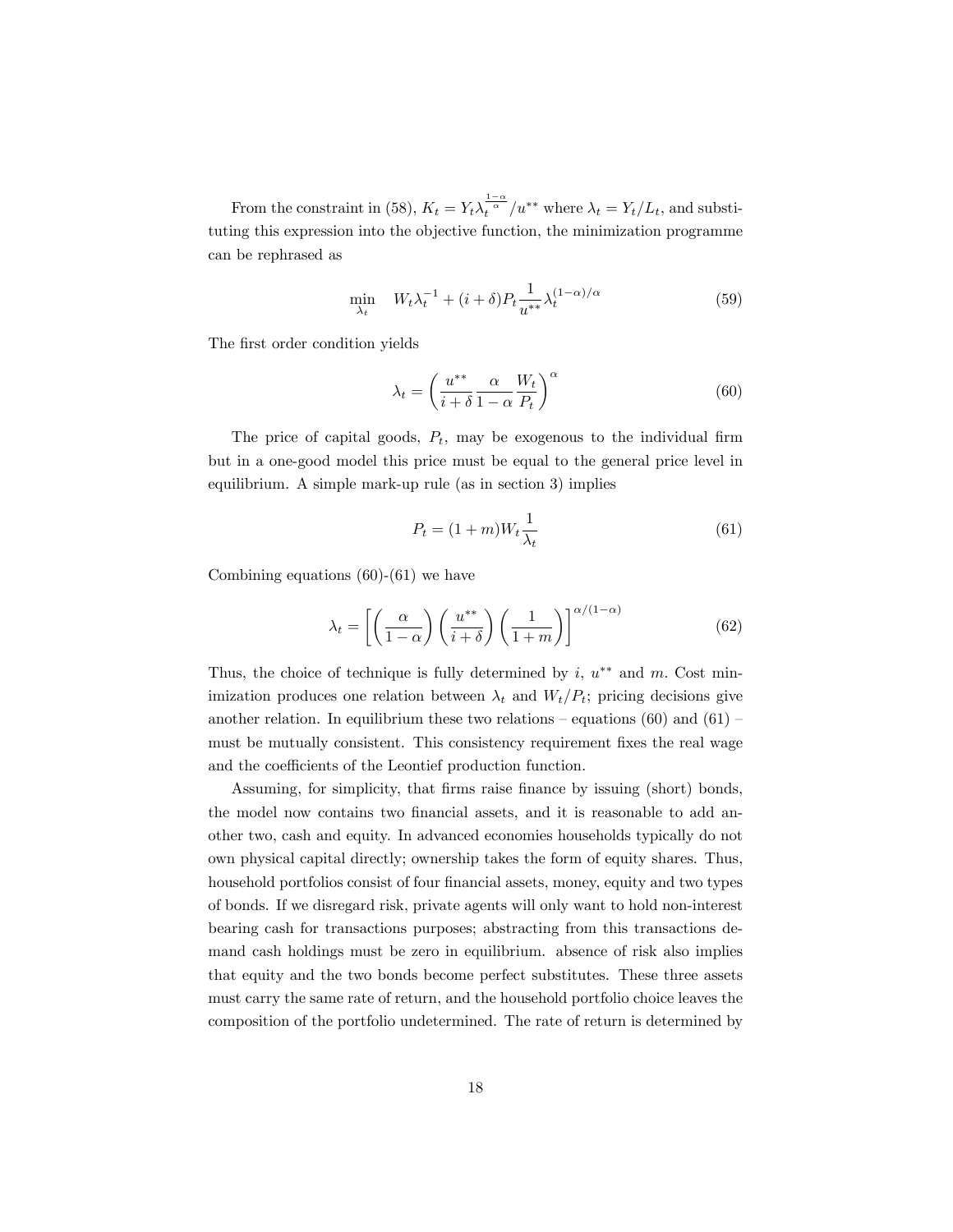monetary policy: the central bank determines the return on bonds through its open market operations, $18$  and the equality between the bond rate and the rate of return on equity is ensured via the valuation of shares. Appendix A provides the details.

A particular 'zero-debt natural rate of interest' could be defined as the rate which yields a choice of technique such that no public debt is required along a full employment growth trajectory. In the Cobb-Douglas case, for instance, the required capital-labor ratio is given by equation (15). By definition  $k_t =$  $\lambda_t^{1/\alpha}/u^{**}$  and, using (62), the solution for *i* becomes

$$
i = (u^{**})^{\alpha} \frac{\alpha}{(1-\alpha)^2} \frac{(2+\rho)(1+n)}{1+m} - \delta
$$
 (63)

The zero-debt natural rate of interest may imply dynamic inefficiency; in fact, the rate may be negative. In the latter case, full-employment growth with zero public debt will require a positive inflation rate; the economy suffers from a ëstructural liquidity trapí(Nakatani and Skott 2007, Skott 2001). Putting it differently, the interest rate that is consistent with full-employment growth  $-$  the natural rate of interest  $-\neq$  depends on fiscal policy and the debt ratio. Functional finance can be interpreted as an attempt to (i) identify the optimal capital intensity, (ii) set the interest rate at the associated level through an appropriate monetary policy, and (iii) use fiscal policy to make the natural interest rate equal to this optimally chosen rate.

#### 5 Discussion

#### 5.1 Public debt, interest rates and economic growth

An exogenous rise in debt will be associated with a fall in the capital stock and an increase in the return on capital in standard OLG models. A functional finance approach to fiscal policy makes this result irrelevant. Fiscal policy and the level of debt adjust endogenously: debt is allowed to increase if an increase is necessary to maintain both full employment and the optimal capital intensity.

 $18$  Since the private sector holds no cash when the interest rate is positive, the equilibrium net position of the central bank must also be zero for any positive interest rate.

Bank loans to Örms and household bank deposits could be used instead of or in addition to corporate bonds. Assuming, for simplicity, that there are no costs in banking, that there is free entry and banks make no profits, and that households hold money only in the form of bank deposits, then total bank loans must equal total deposits and the same interest rate will apply to deposits and loans.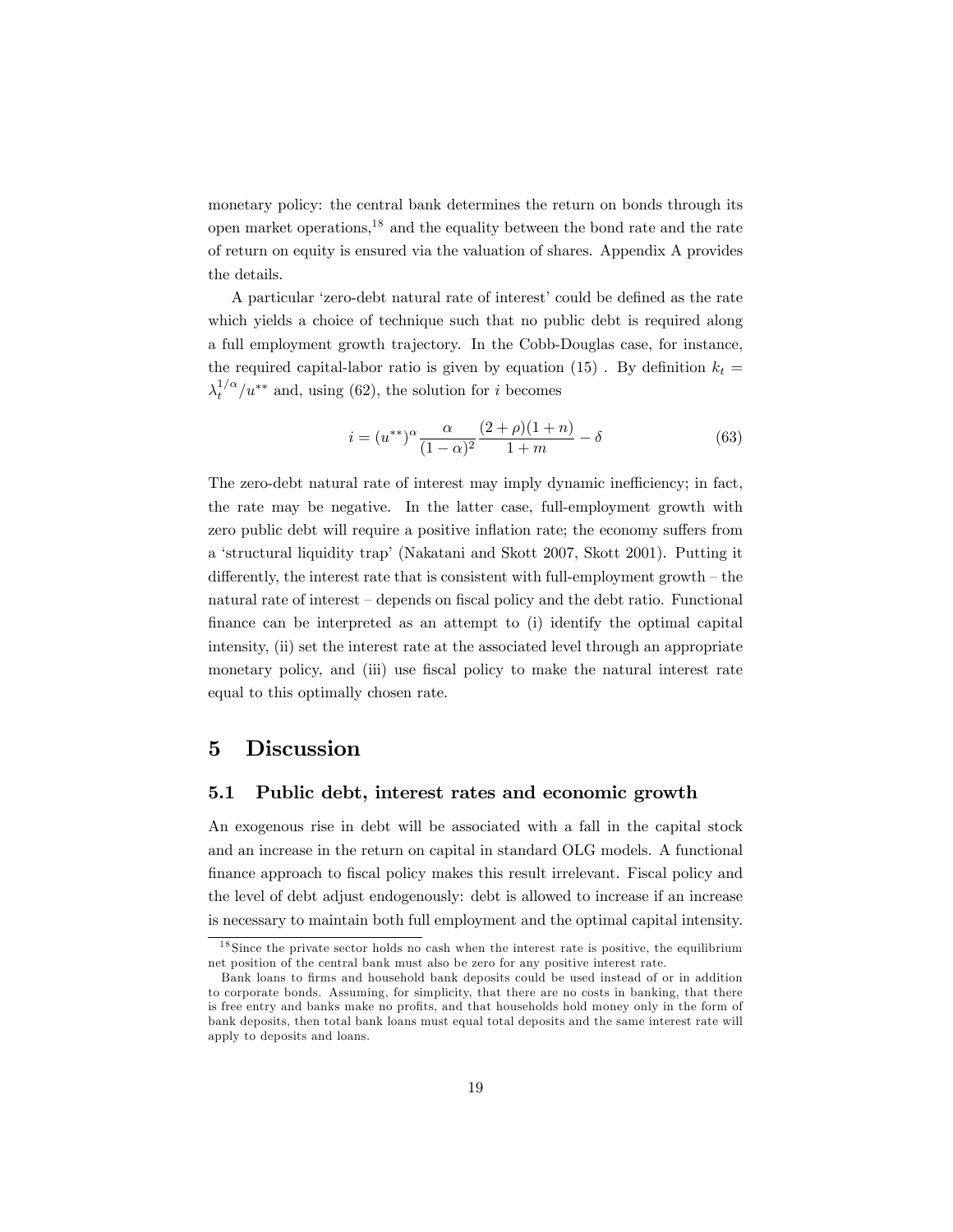A perfectly executed fiscal policy of this kind would show fluctuations in debt (as in section 3.3) with a constant rate of interest.

Of course, Öscal policy may not always be conducted following the principles of functional finance  $-$  the current obsession with austerity testifies to that  $$ but the result carries important implications for empirical evaluation: observed correlations between interest rates and debt depend on the interaction between policy regimes and variations in private sector behavior. Without knowledge of the sources of changes in the public debt, there is no way to predict the empirical correlation between debt and interest rates. Thus, it is not surprising that the results of empirical studies are weak and inconclusive.<sup>19</sup>

The potential OLG link between high debt, low levels of capital (and income) and high interest rates represents a level, rather than a growth effect of debt. The transition to a new level involves temporary changes in the growth rate, and the possibility of a debt - growth link has received great attention following the publication of Reinhart and Rogoff  $(2010)$  and Kumar and Woo  $(2010).^{20}$  The theoretical story behind this link is a little unclear and theoretical ambiguities accentuate the difficulty of interpreting empirical results. $^{21}$ 

Accepting, for the sake of the argument, that a negative correlation can be found between debt and economic growth, a key question concerns causation. This question has two parts. The first part asks whether actual past episodes of rising debt did in fact cause a decline a growth (as opposed to a reverse causal link between the two variables or an explanation in which a third factor accounts for the changes in both debt and growth). This part of the question has been addressed by Irons and Bivens (2010) who argue that empirically causation has run from growth to debt. Their analysis considers short and medium term effects of a slowdown in growth on deficits and debt. But as shown in section 3.2, functional Önance may produce a long-run causal link between growth rates

 $19 \text{ In the words of Engen and Hubbard (2005, p.83), there is "little empirical consensus about}$ the magnitude of the effect ... some economists believe there is a significant, large, positive effect of government debt on interest rates, others interpret the evidence as suggesting that there is no effect on interest rates". Bohn  $(2010, p.14)$  makes a similar statement about the difficulty of finding significant interest effects of debt. He goes on to suggest that a "leading explanation is Ricardian neutrality". There is no need for Ricardian neutrality to explain the results, however; our OLG model does not display neutrality.

 $20A$  debt - capital link would seem to imply a deficit - growth link, however; not a debt growth nexus.

 $21$ Kumar and Woo mention a number of possible channels, including the effect of higher interest rates on capital accumulation, and the potential effects of debt induced increases in "uncertainty about prospects and policies". As discussed above, the evidence on a debt - interest rate link is tenuous, at best. The latter effect seems to be a close cousin of what Krugman has been referring to as the 'confidence fairy', and it is hard to see how contractionary fiscal policies will enhance confidence in a recession.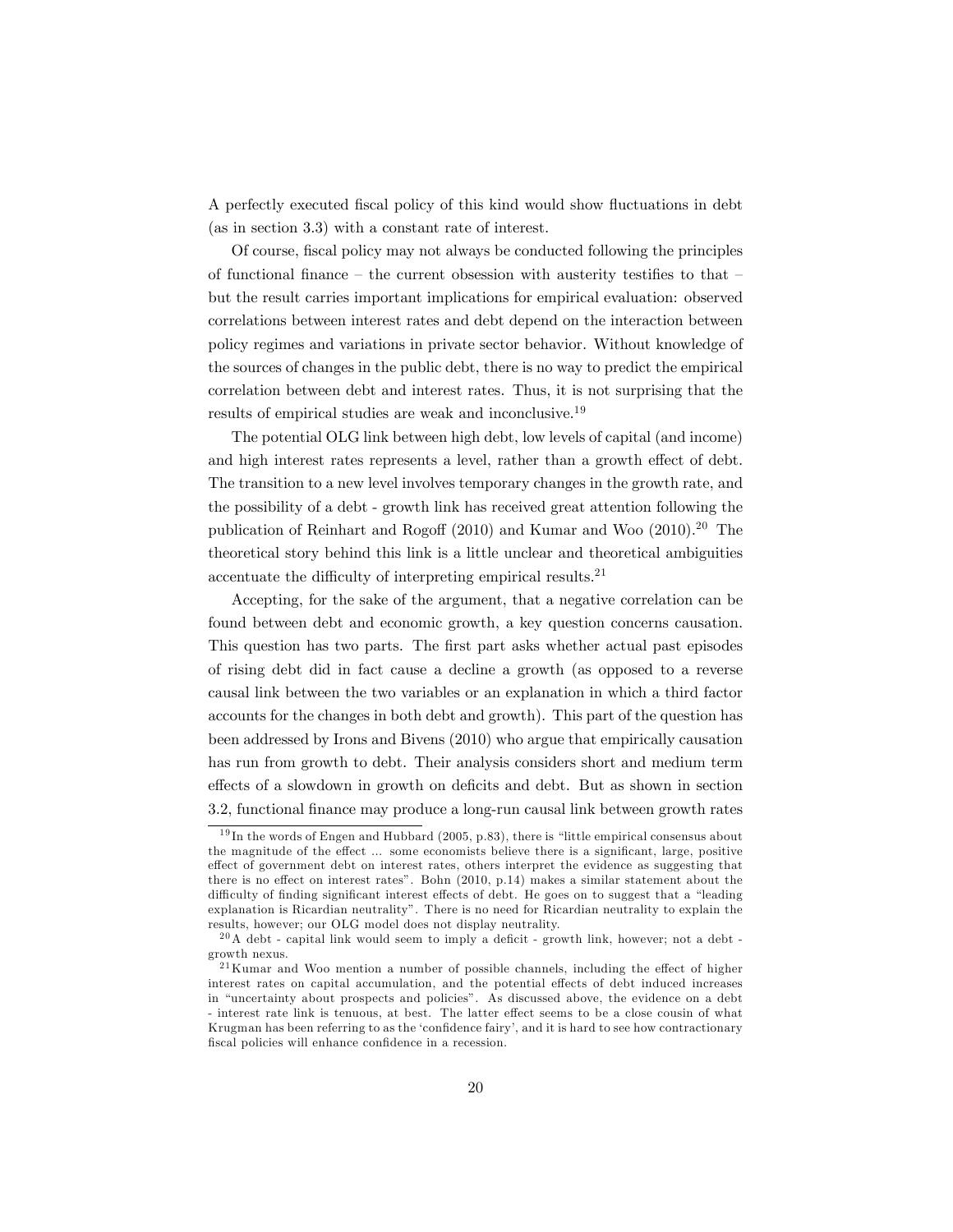and debt: a reduction in the long-run rate of growth will tend to produce an increase in the long-run debt ratio.

The second part of the question is more radical. One may ask whether it is at all meaningful to look for a general answer to a reduced-form question about the growth effects of public debt. A particular example of this general problem is sometimes used to suggest the seriousness of the current debt problem. According to Rogoff and Reinhart  $(2010, p. 6)$ ,

. . .war debts are arguably less problematic for future growth and inflation than large debts that are accumulated in peace time. Postwar growth tends to be high as war-time allocation of man-power and resources funnels to the civilian economy. Moreover, high wartime government spending, typically the cause of the debt buildup, comes to a natural close as peace returns. In contrast, a peacetime debt explosion often reflects unstable underlying political economy dynamics that can persist for very long periods.

As pointed out by Michl (2011):

To a Keynesian, the quote above would very sensibly read "high recession-time government spending, typically the cause of the debt buildup, comes to a natural close as growth returns." (In fact, Keynes  $(1972, p. 144)$  once aptly described government borrowing as "nature's remedy" for preventing a recession from deteriorating into a total collapse in production.) As for the rest of the quote, who would deny that "unstable political dynamics" can be an obstacle to growth?

The general point is simple. A fiscal expansion is intrinsically neither good nor bad. Appropriate fiscal policy  $-$  and appropriate movements in debt  $$ depend on the economic circumstances. Reduced-form correlations – whether in a simple bivariate analysis or from growth regressions that include other controls  $\alpha$  – depend on the underlying sources of the movements in debt. A reckless fiscal expansion can cause overheating, inflation and macroeconomic instability. But these effects of bad policy say little about the growth effects of fiscal expansion in a deep recession.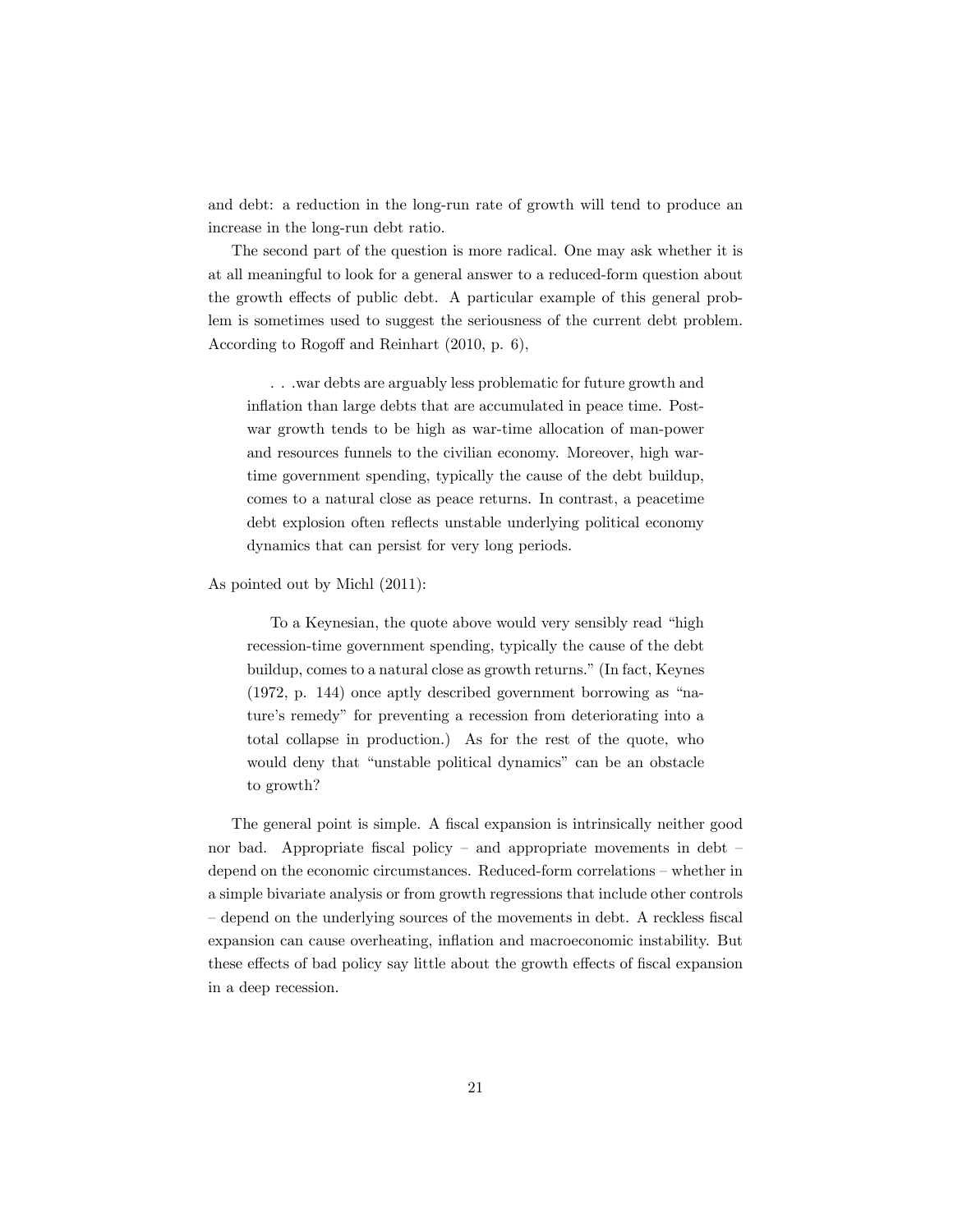#### 5.2 Public debt and intergenerational distribution

Claims that high public debt hurts future generations have figured prominently in popular debates and also appear in the academic literature. Having found that public debt has at most small effects on interest rates, Engen and Hubbard (2005), go on to caution that public deficits and debt still matter because large levels of government debt "can represent a large transfer of wealth to finance current generations' consumption from future generations which much eventually pay down federal debt to a sustainable level." (p. 132)

The *possibility* that fiscal policy can hurt future generations is not controversial; inappropriate fiscal policy can have negative effects for future as well as for current generations. But our analysis of an OLG model without bequests  $\overline{\phantom{a}}$ the setting that is most favorable to the case for adverse future effects of public  $\text{debt}$  – shows that debt need not be a burden on future generations. On the contrary, it can serve to remove dynamic inefficiencies and maintain full employment. Moreover, fluctuations in 'confidence' can be addressed through policies that are neutral in the effects on the intergenerational distribution. Even when a policy is not fully neutral in this sense, future generations may be better of than without the policy. With a fixed tax rate on capital income, for instance, the required variations in the tax on the young generation will have distributional effects: a pessimistic generation will be favored by a reduction in its taxes (section 3.3.3). This result does not imply that future generations would be better off without the reduction, however. In the absence of fiscal expansion, a lack of demand would affect utilization, reduce investment and the future capital stock, and jeopardize employment.

#### 5.3 Austerity and long term consolidation

Austerity programs often include reductions in entitlement programs like social security or medicare. These reductions can clearly be distributionally regressive. Surprisingly, perhaps, they may also aggravate the 'debt problem': the changes correspond to a rise in the tax on the older generation, and as shown in section 3.2, this increases the debt that is required to maintain dynamic efficiency and full employment. A reduction in government consumption  $(g)$ , likewise, requires an increase in the long-run debt. The general point, once again, is that the desirable level of public debt depends on a range of behavioral and policy variables.

These results suggest that from a functional finance perspective Krugman's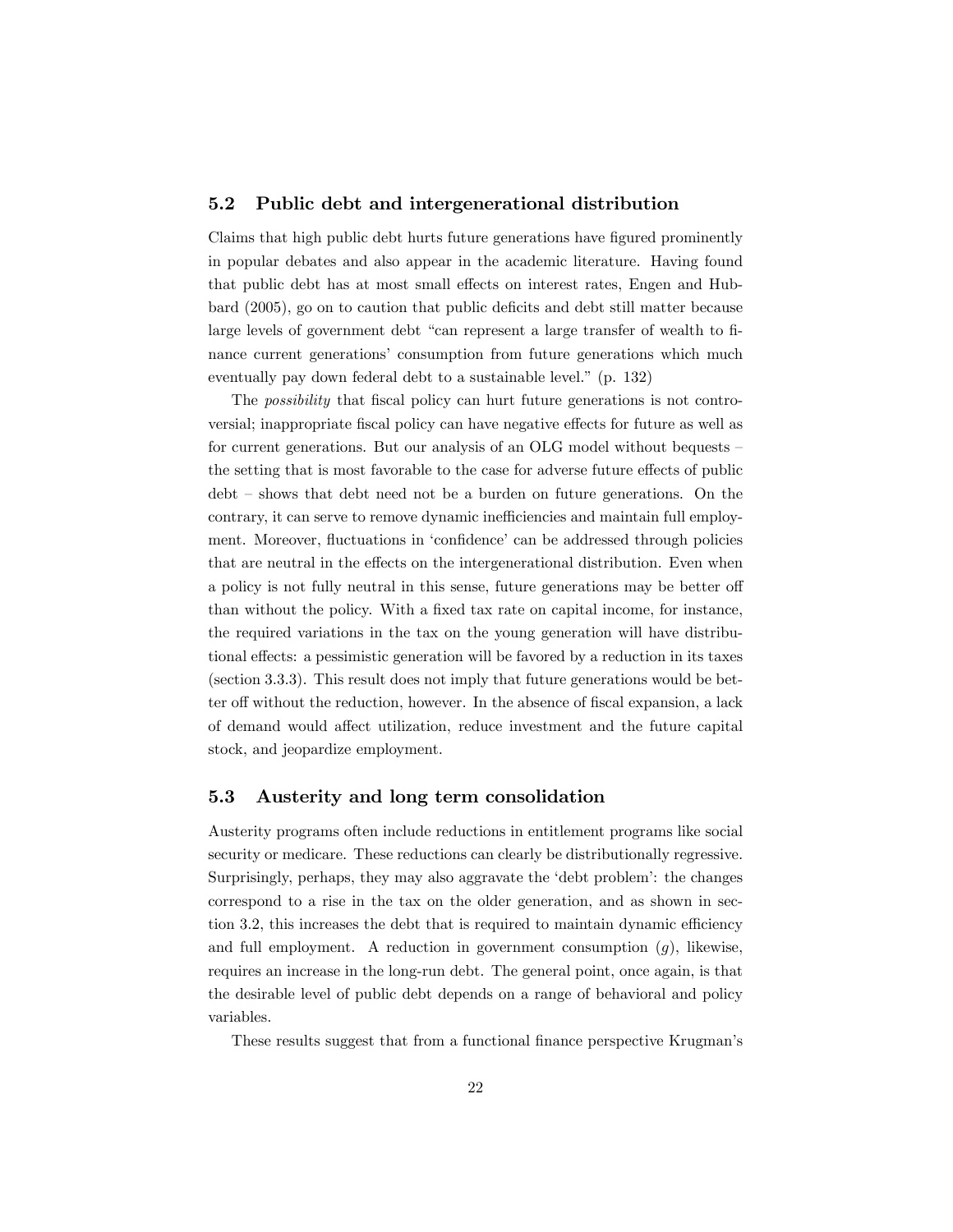powerful critiques of austerity may be insu¢ ciently radical. His insistence that the slump is not the time to cut the debt is fully in line with functional finance<sup>22</sup> but Krugman also suggests that the US has long run budget problems that must be addressed once we are out of recession.<sup>23</sup> The nature of the long run debt problem is not made clear however. This is not to say that there can be no adverse consequences of high public debt. But these consequences have to be clearly specified and balanced against the benefits.

### 6 Conclusion

Are the current debt levels and fiscal deficits sustainable? It is not always clear what is meant by sustainability, but the question may be whether the fiscal requirements for full employment growth will generate an ever-increasing debt-GDP ratio.<sup>24</sup> The analysis in this paper says no. It suggests that fiscal policy and public debt may be needed to avoid dynamic inefficiency and maintain full employment, and that this fiscal policy need not and in our OLG model do not lead to any kind of unsustainability.<sup>25</sup> We have shown, moreover, that this fiscal policy need not produce adverse effects on interest rates or economic growth. Nor does it necessarily affect the inter-generational distribution: fluctuations in household 'confidence' can be addressed through distributionally neutral policies.

The model is abstract and has obvious limitations. Most prominently, perhaps, we have assumed a closed economy. Open (and local) economies are in a very different position than sovereign countries that control their own currency; this paper says nothing about the open-economy issues.<sup>26</sup> A second obvious

 $22$  Jayadev and Konczal (2010) and Guajardo et al. (2011) challenge the Alesina and Ardagna (2010) claim of expansionary austerity. 2 3

Yes, the United States has a long-run budget problem. Dealing with that problem is going to require, first of all, sharply bending the curve on Medicare costs; without that, nothing works. And second, it's going to require some combination of spending cuts and revenue increases, amounting to at least 3 percent of GDP and probably more, on a permanent basis. (Krugman, http://krugman.blogs.nytimes.com/2010/07/21/notes-on-rogoff-wonkish/)

 $24A$  convergent debt-income ratio is closely related to the "S2 indicator" of sustainability; see, e.g., Andersen (2012).

 $^{25}$ As shown by Ryoo and Skott (2012), functional finance can produce unstable debt-income dynamics in settings with intra-generational heterogeneity. These unstable scenarios are closely linked to (intra-generational) distribution effects and can be avoided by changes in the structure of taxation.

 $26$  Chalk (2000, p. 319) argues that some OECD countries "have seen an explosion in their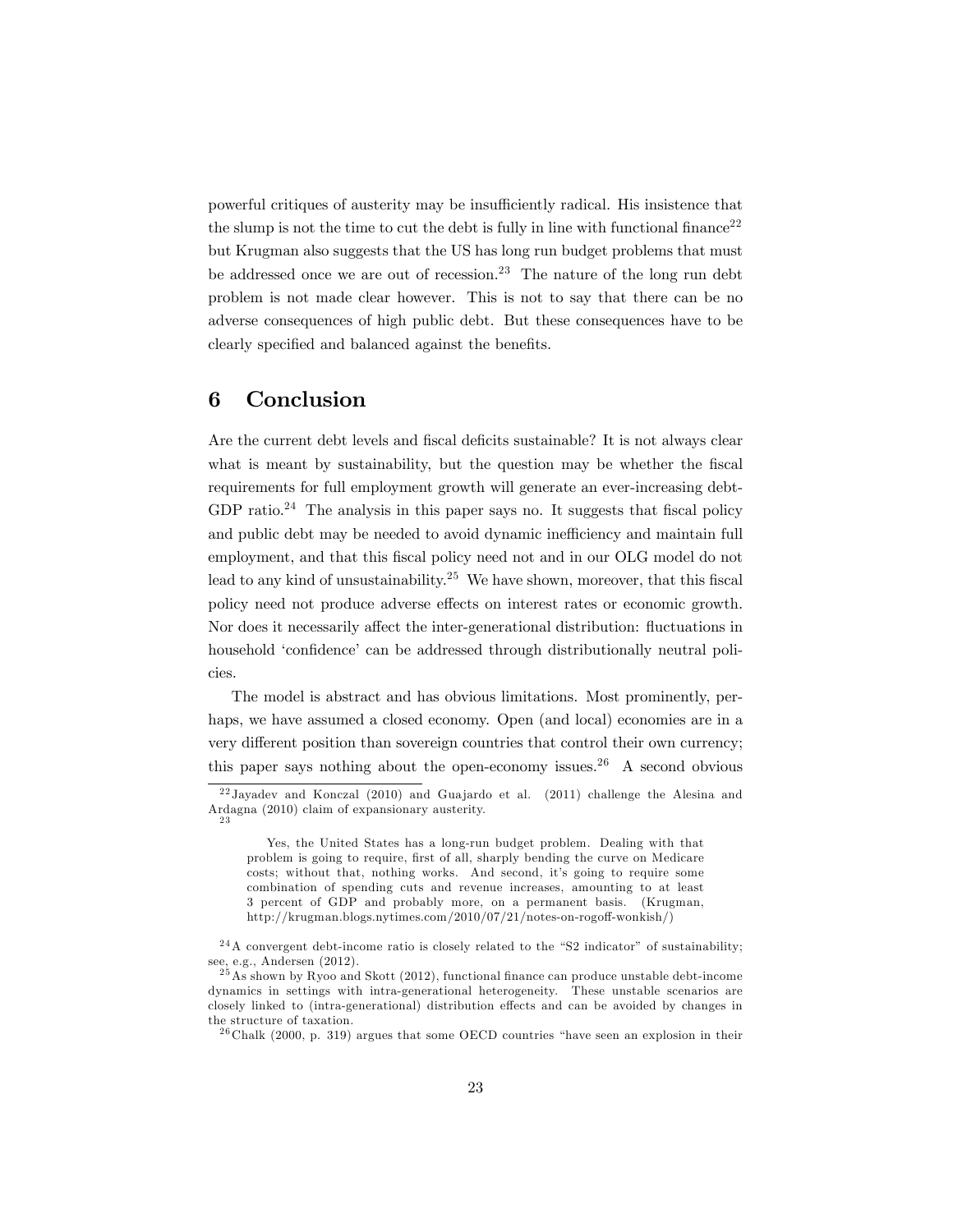limitation is the neglect of heterogeneity within generations and questions of intra-generational distribution. Public debt may have regressive distributional effects if taxes on wage income are used to finance interest payments to the rich. The incentive effects of taxes, third, have been ignored throughout. A higher level of debt need not be associated with higher tax rates but even if it is, the scale of government consumption and the form of taxation may be more important than the level of debt for the public sector's incentive effects.<sup>27</sup> Fourth, the model only indirectly addresses inflationary concerns. Engen and Hubbard  $(2005)$  suggest that "federal government debt may also pose the temptation to monetize the debt, causing inflation". They point out, however, that "this concern has not been a problem in the United States over the past fifty years" (p. 98); Reinhart and Rogoff (2010) also find no evidence for a link between debt and inflation in advanced economies. The inflation fear essentially boils down to a concern that policy may not in the future be governed by a functional finance criterion: "eliminate both unemployment and inflation" (Lerner 1943, p. 41). Fifth, the size of the public debt influences the effectiveness of monetary policy. A contractionary monetary policy raises interest rates and generates an automatic fiscal expansion unless it is matched by an increase in tax rates. Thus, monetary policy is blunted when debt is high and this may complicate short-run economic policy. The simple OLG structure, sixth, may be appealing for an analysis of public debt, but it has peculiar properties that find no support in data. The model implies that the saving rate is inversely related to the profit share: only the young save, and the young get their income as wage income. Empirically, however, saving rates are higher out of profits than wages. Thus, the saving assumptions that are at the center of the analysis in OLG models can be questioned.<sup>28</sup>

Our analysis, Önally, has taken as given the level of government spending. Public investment in environmental areas, infrastructure, education and health clearly contribute to future welfare, and many items of public 'consumption' and social spending can have a high future payoff  $-$  even in narrow economic terms

indebtedness to such an extent that the solvency of the public sector is brought into questionî. Solvency questions of this kind may be relevant for countries with debt in foreign currency. But it is unclear how a sovereign state could ever become insolvent if its debt obligations are denominated in a currency that it can print at will.

<sup>&</sup>lt;sup>27</sup> The importance of incentives for growth are disputed. Fast growth during the 'golden age' was associated with high marginal tax rates in the US, and the Nordic welfare states show a very respectable performance, including low unemployment and labor force participation rates that exceed those of the US.

 $28$  We abandon these assumptions in Ryoo and Skott (2012) which builds on the 'stock-flow consistent' framework from Skott (1989) and Skott and Ryoo (2008).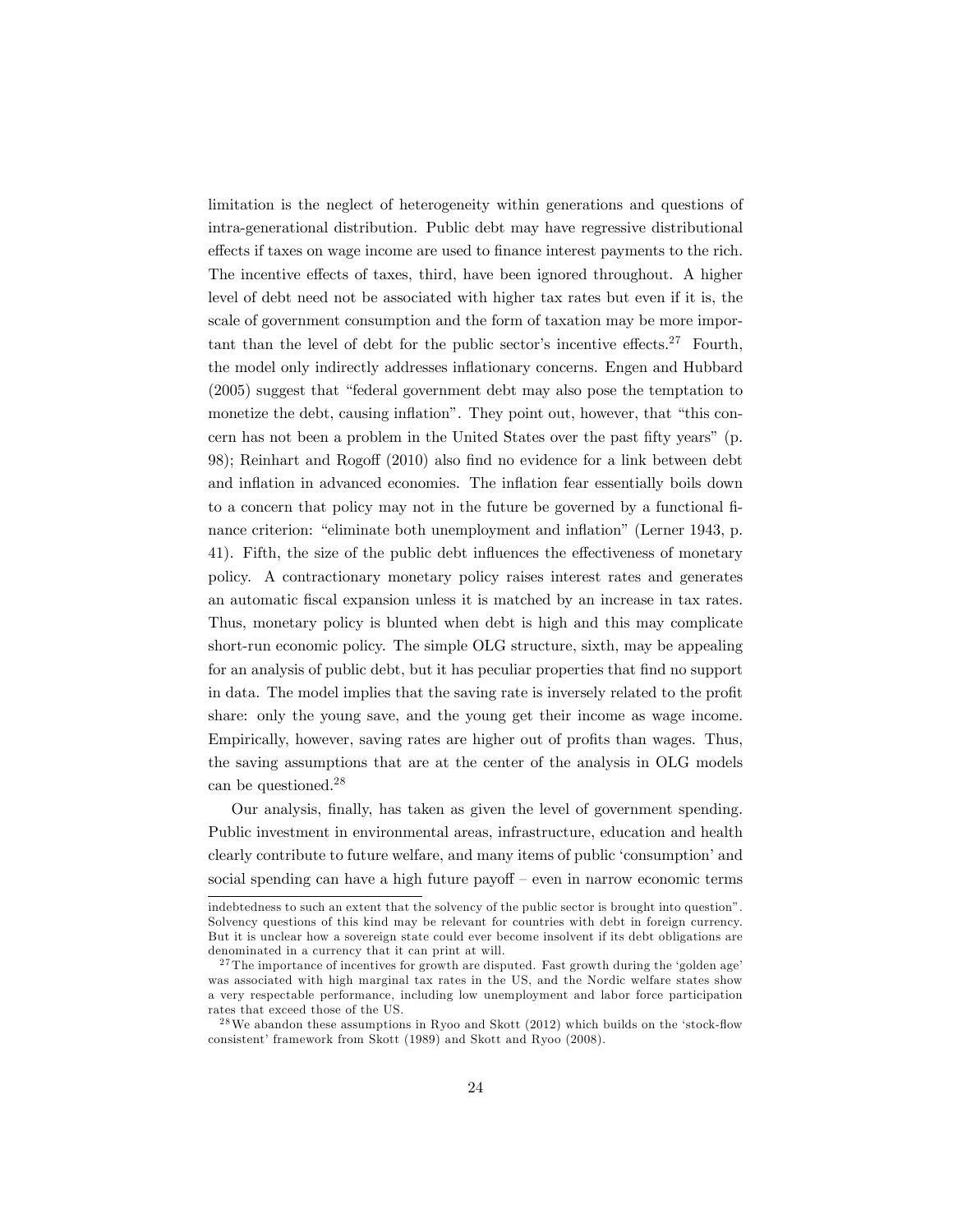– from lower crime and higher future earnings. The benefits and distributional effects of public spending could justifiably be ignored in the debt discussion if government investment (and other spending) were already at an agreed-upon optimal level. A good deal of the debate over public debt, however, may reflect underlying controversies over the desirable level of public spending. These issues are beyond the scope of this paper.

## References

- [1] Alesina, A. and Ardagna, S. (2010) "Large Changes in Fiscal Policy: Taxes versus Spending," In Brown, J.R. (ed.) Tax Policy and the Economy, Vol. 24, Cambridge, MA: National Bureau of Economic Research.
- $[2]$  Andersen, T.M.  $(2012)$  "Fiscal sustainability and fiscal policy targets". Economics Working Paper 2012-15, Aarhus University.
- [3] Arestis, P. and Sawyer, M. (2010) "The return of fiscal policy". Journal of Post Keynesian Economics, Vol. 32 (3), pp. 327-346.
- [4] Bohn, H. (2010) "The economic consequences of rising US government debt: privileges at riskî. Economics Working Paper Series qt7kz6v3zs, Department of Economics, University of California at Santa Barbara.
- $[5]$  Chalk, N.A.  $(2000)$  "The sustainability of bond-financed deficits: and overlapping generations approach". Journal of Monetary Economics, Vol. 45, pp. 293-328.
- [6] díAspremont, C., Dos Santos Ferreira, R. and Gerard-Varet, L.-A. (1995) "Imperfect Competition in an Overlapping Generations Model: a Case for Fiscal Policy". Annales d'Economie et de Statistique, 37/38, pp. 531-555.
- [7] Diamond, P.A. (1965) "National debt in a neoclassical growth model". American Economic Review, Vol. 55 (5), pp. 1126-1150.
- [8] Eggertsson, G.B. and Krugman, P. (2011) "Debt, deleveraging, and the liquidity trap". Quarterly Journal of Economics, forthcoming. http://www.newyorkfed.org/research/economists/eggertsson/EggertssonKrugmanR2.pdf
- [9] Engen, E.M. and Hubbard, R. Glenn (2005) "Federal government debts and interest rates". In Gertler, M. and Rogoff, K. (eds) NBER Macroeconomics Annual 2004, Vol. 19. Cambridge and London: MIT Press, 2005.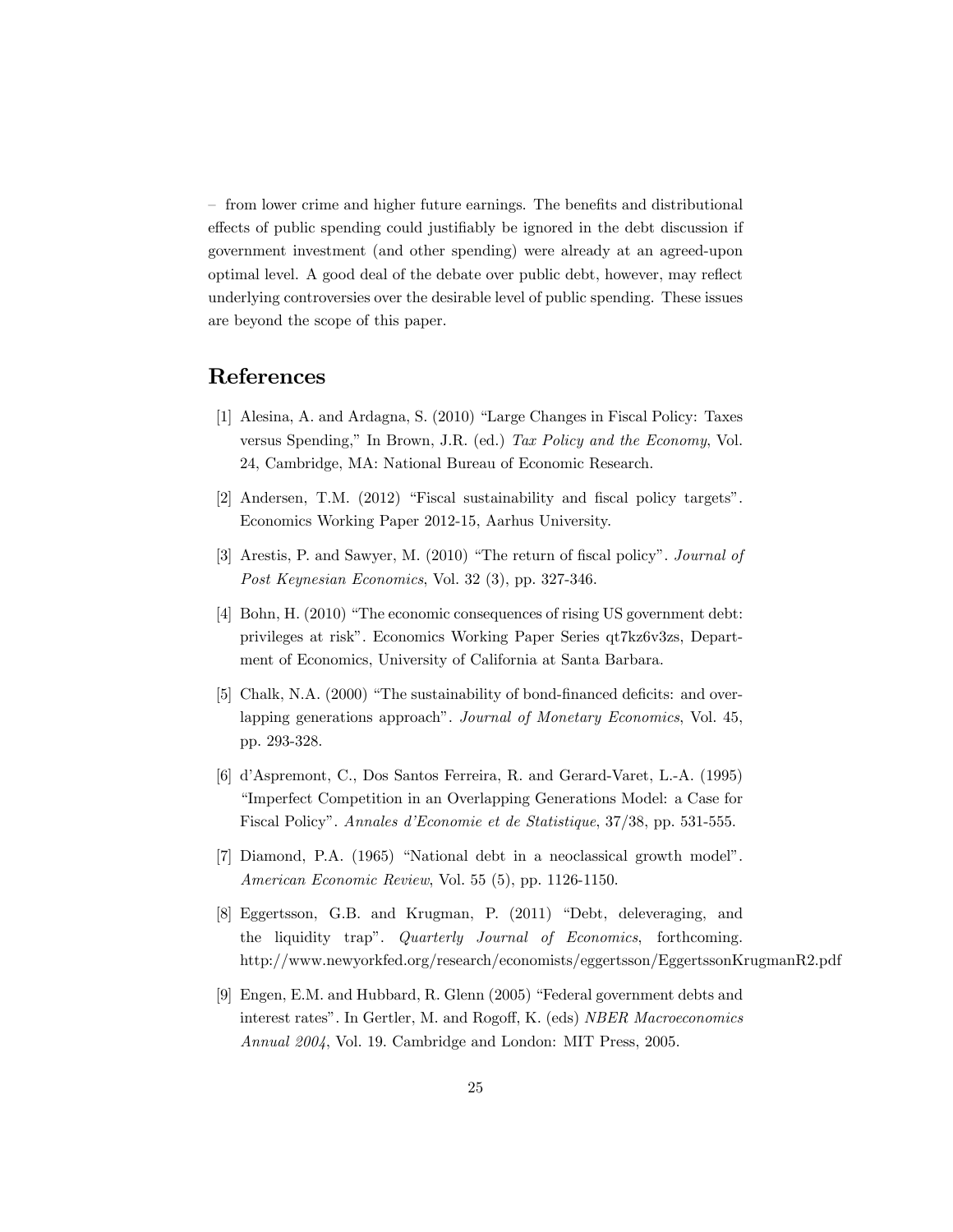- $[10]$  Godley, W. and Lavoie, M.  $(2007)$  "Fiscal policy in a stock-flow consistent (SFC) model". Journal of Post Keynesian Economics, Vol. 30, no. 1, pp. 79-100
- [11] Guajardo, J., Leigh, D. and Pescatori, A.  $(2011)$  "Expansionary Austerity: New International Evidence". IMF Working Paper, WP/11/158. International Monetary Fund.
- [12] Irons, J. and Bivens, J.  $(2010)$  "Government debt and economic growth". EPI Briefing Paper #271. Economic Policy Institute.
- [13] Jacobsen, H-J. and Schultz,  $C.(1994)$  "On the Effectiveness of Economic Policy When Competition is Imperfect and Expectations are Rationalî. European Economic Review, 38, pp. 305-327.
- [14] Jayadev, A. and Konczal, M.  $(2010)$  "The boom not the slump: the right time for austerity". The Roosevelt Institute.
- [15] Keynes, J.M. (1972)[1931] Essays in Persuasion, Collected Writings Vol. IX, London: Macmillan.
- [16] Kregel, J.A. (2010) "Fiscal Responsibility: What Exactly Does It Mean". Levy Economics Institute Working Papers, No.602.
- $[17]$  Krugman, P. (2010) "Notes On Rogoff". The New York Times. July 21. http://krugman.blogs.nytimes.com/2010/07/21/notes-on-rogoff-wonkish/
- [18] Kumar, M. S. and Woo, J. (2010) "Public debt and growth". IMF Working  $Paper$ ",  $WP/10/174$ , International Monetary Fund.
- [19] Lerner, A.P. (1943) "Functional finance and the federal debt". Social Research, Vol. 10, No. 1, pp. 38-57.
- [20] Lerner, A.P. (1983) Selected economic writings of Abba P. Lerner, (David C. Colander, ed.) New York: New York University Press.
- [21] Lopez-Garcia, M.A. (2008) "On the role of public debt in an OLG model with endogenous labor supply." Journal of Macroeconomics, Vol. 30  $(3)$ , pp. 1323-1328.
- [22] Michl, T.R. (2011) "Public debt, growth, and distribution". Mimeo.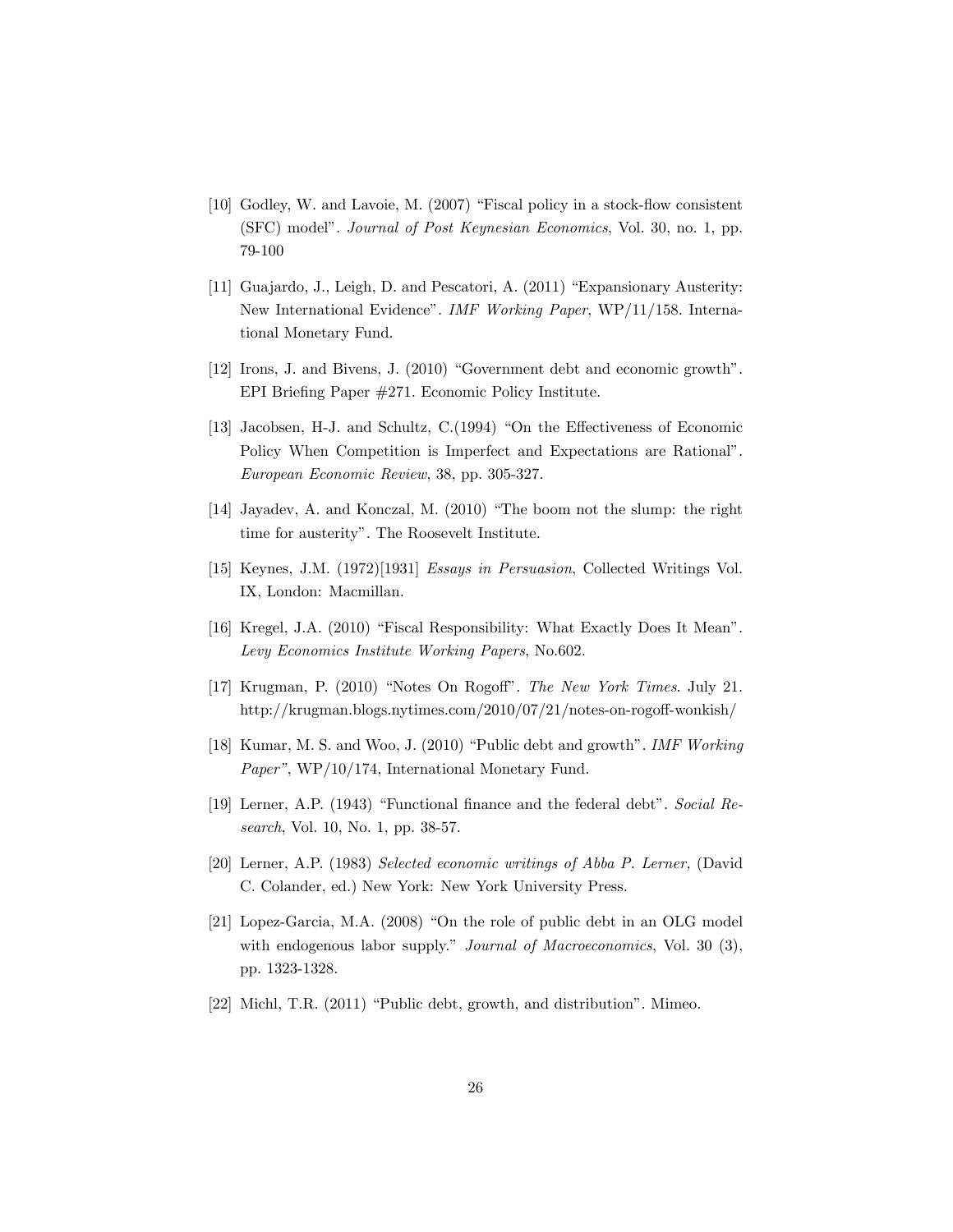- [23] Nakatani, T. and Skott, P. (2007) "Japanese growth and stagnation: A Keynesian perspective". Structural Change and Economic Dynamics, Vol. 18 (3), pp. 306-332.
- [24] Olesen, F. (2001) "Jørgen Pedersen: An Early Danish Contributor to Keynesian Economicsî. Journal of Post Keynesian Economics, 24 (1), pp. 31-40
- [25] Pagano, M. (1990). "Imperfect Competition, Underemployment Equilibria and Fiscal Policy". Economic Journal, 100, pp. 440-463.
- [26] Pedersen, J. (1937) "Einige Probleme der Finanzwirtenschaft". Welwirtschaftliches Archiv, 45, pp. 467-492.
- [27] Schlicht, E. (2006) "Public Debt as Private Wealth: Some Equilibrium Considerations". Metroeconomica, 57 (4), pp. 494-520.
- [28] Reinhart, C.M. and Rogoff, K.S. (2009) This time is different: Eight centuries of financial folly. Princeton: Princeton University Press.
- [29] Reinhart, C.M. and Rogoff, K.S. (2010) "Growth in a time of debt".  $Amer$ ican Economic Review Papers and Proceedings,  $100$  (May), pp. 573–578
- [30] Romer, D. (2012) Advanced Macroeconomics, 4th edition. McGraw-Hill.
- [31] Ryoo, S. and Skott, P. (2012) "Public debt and full employment in a stockflow consistent model of a corporate economy". Journal of Post Keynesian Economics, forthcoming.
- [32] Skott, P. (1989) Conflict and effective demand in economic growth. Cambridge: Cambridge University Press.
- [33] Skott, P. (2001) "Demand Policy in the Long Run". In P. Arestis, M. Desai and S. Dow (eds), Money Macroeconomics and Keynes, Routledge, pp. 124-139.
- [34] Skott, P. and Ryoo, S. (2008) "Macroeconomic Implications of Financialisation". Cambridge Journal of Economics, 32 (6), pp.827-862.
- [35] Spence, M. (1977) "Entry, investment and oligopolistic pricing". Bell Journal of Economics, 8, pp. 534-544.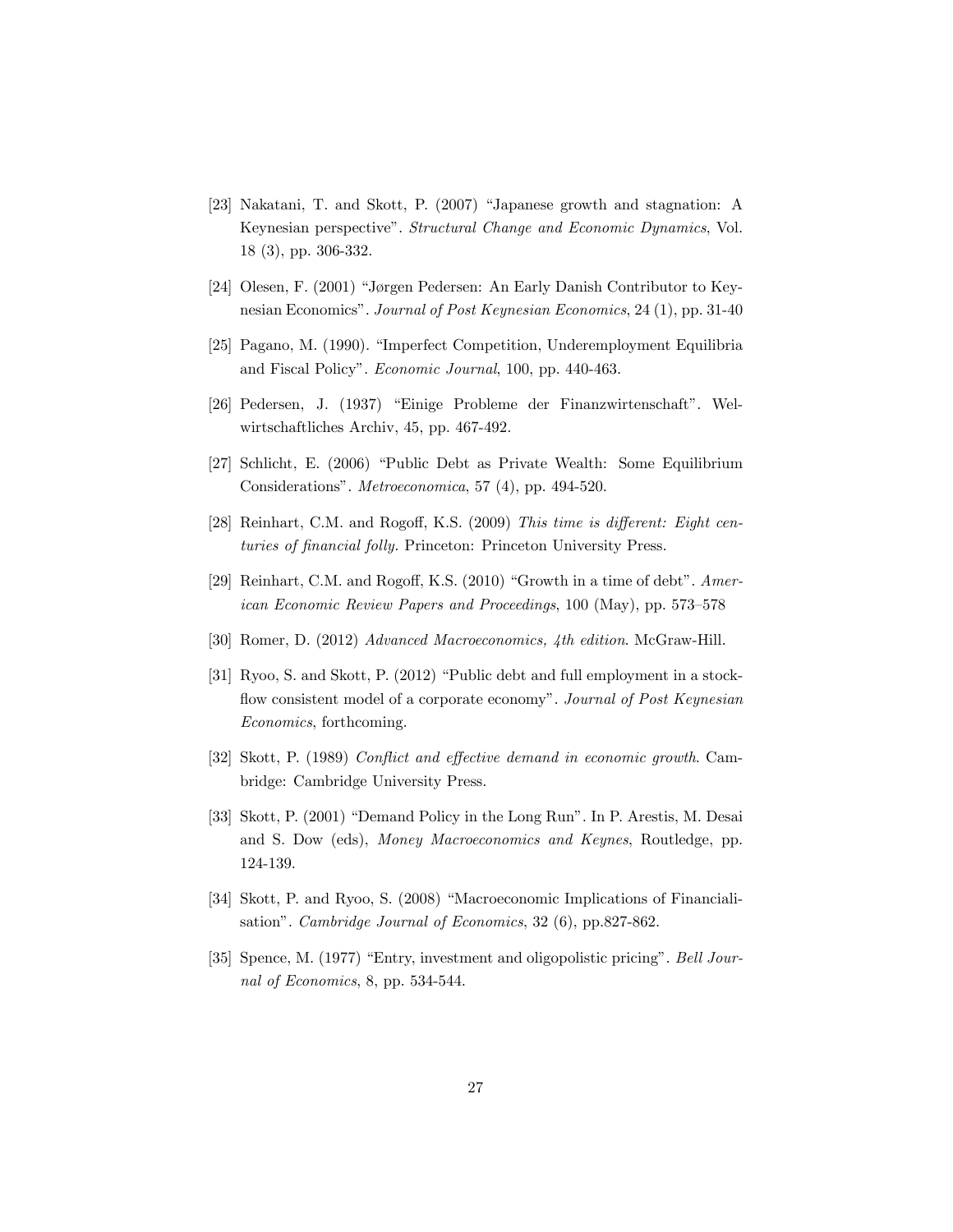# Appendix A:

Using  $M$  and  $V$  to denote the amount of corporate bonds and the value of corporate equity and assuming a constant price of output (normalized to one), Tobin's (average)  $q$  is given by

$$
q = \frac{M + V}{K} \tag{64}
$$

Assume for simplicity that firms distribute all profits and finance investment exclusively through corporate bonds. Thus,

$$
K_{t+1} = M_{t+1} \tag{65}
$$

By assumption the rate of return on investment in corporate assets must be equal to the interest rate *i*. Hence,  $29$ 

$$
(1+i)(M_{t+1} + V_{t+1}) = Y_{t+1} - w_{t+1}L_{t+1} + (1 - \delta)K_{t+1} + V_{t+2}
$$
 (66)

or

$$
(1+i)q_{t+1} = (1+i)\frac{M_{t+1} + V_{t+1}}{K_{t+1}} = \frac{Y_{t+1} - w_{t+1}L_{t+1} + (1-\delta)K_{t+1} + V_{t+2}}{K_{t+1}}
$$
  
= 
$$
(1+R) + \frac{V_{t+2}}{K_{t+1}} = (1+R) + \frac{(M_{t+2} + V_{t+2}) - M_{t+2}}{K_{t+2}}\frac{K_{t+2}}{K_{t+1}}
$$
  
= 
$$
1 + R + (q_{t+2} - 1)(1+n)
$$
(67)

where R is the rate of return on capital and – using  $(62)$  –  $R = R(i).^{30}$  In steady growth we have  $q_t = q$  and (67) reduces to

$$
(1+i)q = 1 + R(i) + (q-1)(1+n)
$$
\n(68)

or

$$
q = \frac{R(i) - n}{i - n} \tag{69}
$$

 $^{29}M_{t+1}$  and  $V_{t+1}$  denote the debt and equity valuation at the beginning of period  $t+1$ . <sup>30</sup>Using (62) and  $\sigma = \lambda^{\frac{\alpha-1}{\alpha}}$ , we have

$$
R = \bar{\pi}u^{**}\sigma - \delta = \bar{\pi}u^{**}\lambda^{\frac{\alpha-1}{\alpha}} - \delta = \left(\frac{\bar{\pi}}{1-\bar{\pi}}\right)\left(\frac{1-\alpha}{\alpha}\right)(i+\delta) - \delta \equiv R(i)
$$